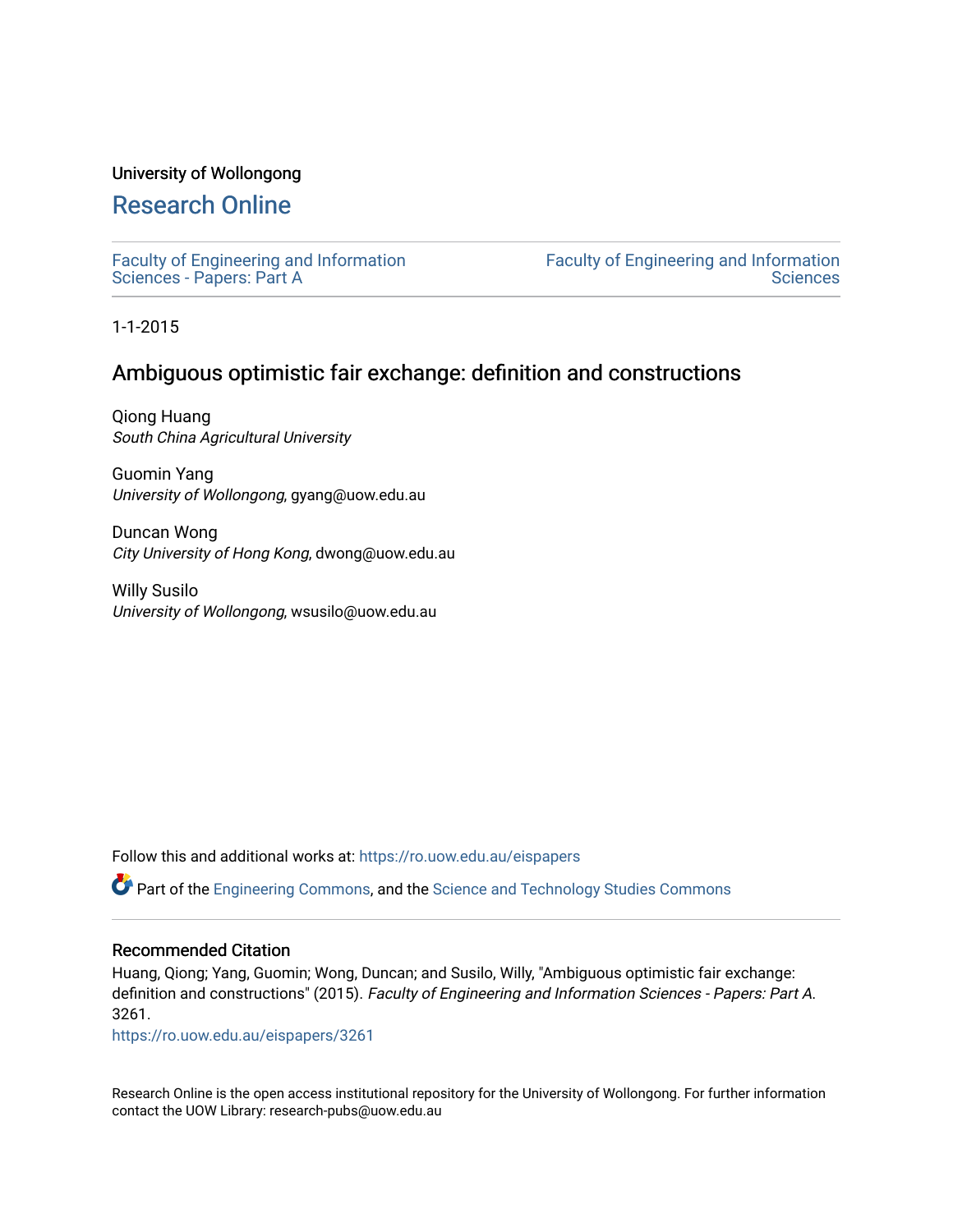# Ambiguous optimistic fair exchange: definition and constructions

# **Abstract**

Optimistic fair exchange (OFE) is a protocol for solving the problem of exchanging items or services in a fair manner between two parties, a signer and a verifier, with the help of an arbitrator which is called in only when a dispute happens between the two parties. In almost all the previous work on OFE, after obtaining a partial signature from the signer, the verifier can present it to others and show that the signer has indeed committed itself to something corresponding to the partial signature evenprior to the completion of the transaction. In some scenarios, this capability given to the verifier may be harmful to the signer. In this paper, we propose the notion of ambiguous optimistic fair exchange(AOFE), which is a variant of OFE andrequires additionally that the verifier cannot convince anybody about the authorship of a partial signature generated by the signer. We present a formal security model for AOFE in the multi-user setting and chosen-key model, and propose a generic construction of AOFE that is provably secure under our model. Furthermore, we propose an efficient instantiation of the generic construction, security of which is based on Strong Diffie-Hellman assumption and Decision Linear assumption without random oracles.

# Keywords

Optimistic fair exchange, Ambiguity, Signature, NIZK proof, Standard model

# **Disciplines**

Engineering | Science and Technology Studies

# Publication Details

Huang, Q., Yang, G., Wong, D. and Susilo, W. (2015). Ambiguous optimistic fair exchange: definition and constructions. Theoretical Computer Science, 562, 177-193.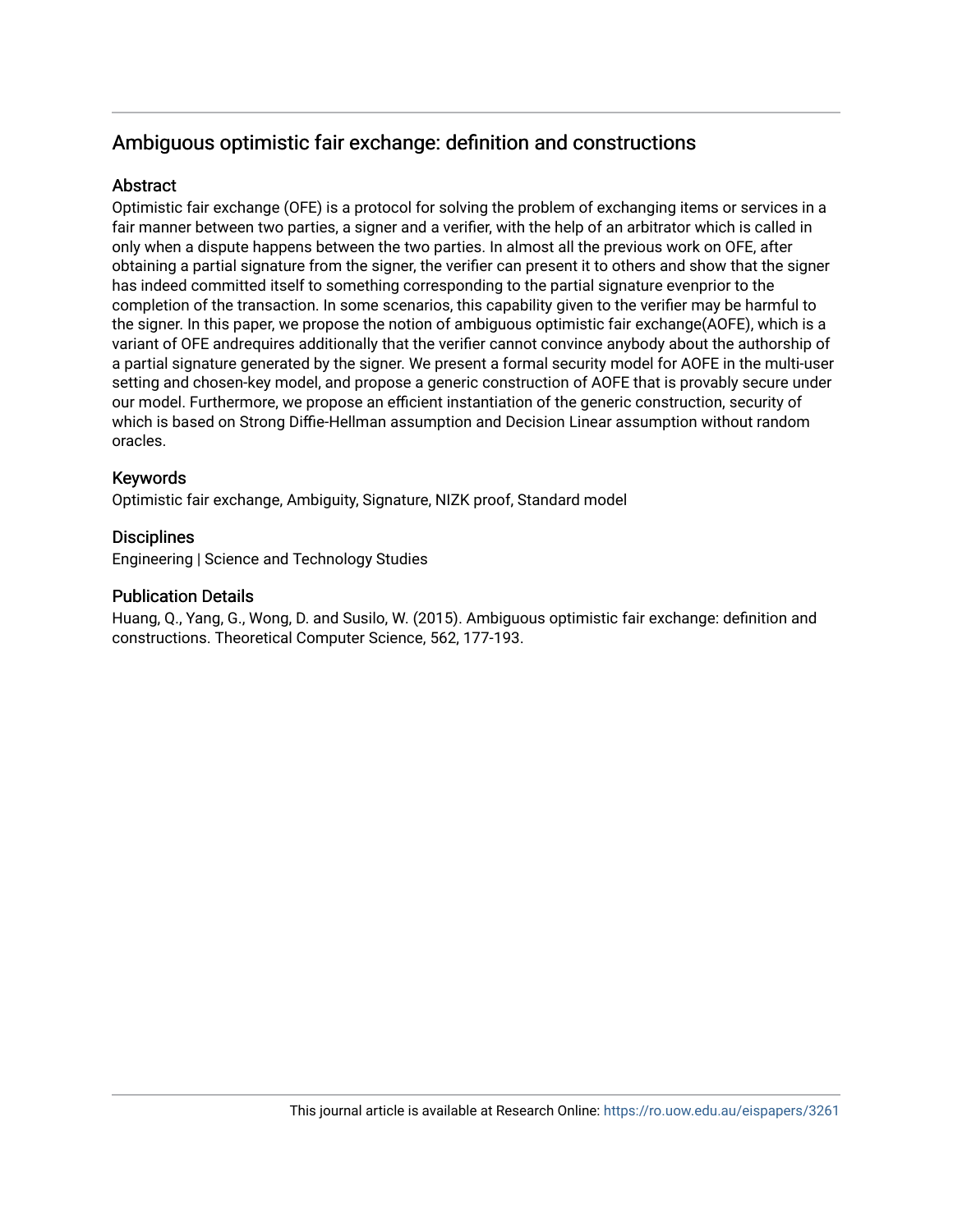# Ambiguous Optimistic Fair Exchange: Definition and Constructions $\mathbf{\hat{z}}$

Qiong Huang<sup>∗,a</sup>, Guomin Yang<sup>c</sup>, Duncan S. Wong<sup>b</sup>, Willy Susilo<sup>c</sup>

*<sup>a</sup>College of Informatics, South China Agricultural University, 483 Wushan Road, Guangzhou 510642, China. <sup>b</sup>Department of Computer Science, City University of Hong Kong, 83 Tat Chee Avenue, Kowloon Tong, Hong Kong, S.A.R., China. <sup>c</sup>School of Computer Science and Software Engineering, University of Wollongong, Northfields Avenue, Wollongong, Australia.*

### Abstract

Optimistic fair exchange (OFE) is a protocol for solving the problem of exchanging items or services in a fair manner between two parties, a signer and a verifier, with the help of an arbitrator which is called in only when a dispute happens between the two parties. In almost all the previous work on OFE, after obtaining a partial signature from the signer, the verifier can present it to others and show that the signer has indeed committed itself to something corresponding to the partial signature *even* prior to the completion of the transaction. In some scenarios, this capability given to the verifier may be harmful to the signer. In this paper, we propose the notion of *ambiguous optimistic fair exchange* (AOFE), which is a variant of OFE, requires additionally that the verifier cannot convince anybody about the authorship of a partial signature generated by the signer. We present a formal security model for AOFE in the multi-user setting and chosen-key model, and propose a generic construction of AOFE that is provably secure under our model. Furthermore, we propose an efficient instantiation of the generic construction, security of which is based on Strong Diffie-Hellman assumption and Decision Linear assumption without random oracles.

*Key words:* optimistic fair exchange; ambiguity; signature; NIZK proof; standard model

#### 1. Introduction

Optimistic Fair Exchange (OFE) allows two parties to fairly exchange information in such a way that at the end of a protocol run, either both parties have obtained the complete information from one another or none of them has obtained anything from the counter party. In an OFE, there is a third party, called Arbitrator, which is only called in when a dispute occurred between the two parties. OFE is a useful tool in practice, for example, it can be used for performing contract signing, fair negotiation and similar applications on the Internet. Since its introduction [\[1](#page-16-0)], there have been many OFE schemes proposed [[2,](#page-16-1) [16](#page-16-2), [3,](#page-16-3) [11](#page-16-4), [33,](#page-16-5) [15](#page-16-6), [29,](#page-16-7) [32](#page-16-8), [38,](#page-16-9) [4](#page-16-10), [34](#page-16-11), [14,](#page-16-12) [26](#page-16-13), [35\]](#page-16-14). For all recently proposed schemes, an OFE protocol for signature typically consists of three message flows. The initiator of OFE, Alice, first sends a *partial signature*  $\sigma_P$  to a responder, Bob, where  $\sigma_P$  is considered as Alice's partial commitment to her full signature which will be sent to Bob. But beforehand, Bob should send his full signature back to Alice first in the second message flow. After receiving Bob's full signature, Alice then sends her

full signature to Bob in the third message flow. If Bob refuses to send his full signature to Alice in the second message flow,  $\sigma_P$  should have no use to Bob, so that Alice has no concern about giving away  $\sigma_P$ . However, after Bob has sent his full signature to Alice while Alice refuses to send her full signature in the third message flow, then Bob can ask the Arbitrator to retrieve Alice's full signature from  $\sigma_P$  by sending both  $\sigma_P$  and Bob's full signature to the Arbitrator. To the best of our knowledge, among almost all the known OFE schemes, there is one common property about Alice's partial signature  $\sigma_p$  which has neither been captured in any of the security models for OFE nor been considered as a requirement for OFE. The property is that once  $\sigma_p$  is given out, at least one of the following statements is true.

- 1. Everyone can verify that Alice generates  $\sigma_P$ , because  $\sigma_P$ , similar to a standard digital signature, has the nonrepudiation property with respect to Alice's public key;
- 2. Bob can show to anybody that Alice is the signer of  $\sigma_p$ .

For example, in [\[14](#page-16-12), [26](#page-16-13)], the partial signature of Alice is a standard signature, which can only be generated by Alice. In many other OFE schemes, Alice's signature is encrypted under the arbitrator's public key, and then a non-interactive proof is generated to show that the ciphertext indeed contains a signature of Alice. This is known as *verifiably encrypted signature*. However, regarding the validity and non-repudiation of a signature, as pointed out by Boyd and Foo [[10\]](#page-16-16), this raises the question of whether a non-interactive proof that a signature is encrypted is really having any difference from a signature itself, as the proof is already sufficient to convince any third party that the signer has committed to the message.

 $*$ A preliminary version of this paper appeared in Asiacrypt 2008 [\[25](#page-16-15)]. This is a vastly extended version. This work is supported by the National Natural Science Foundation of China (No. 61103232), the Guangdong Natural Science Foundation (No. S2013010011859) and the Research Fund for the Doctoral Program of Higher Education of China (No. 20114404120027). D. S. Wong is supported by a grant from the RGC of the HKSAR, China (Project No. CityU 121512). W. Susilo is supported by ARC Future Fellowship FT0991397.

<sup>∗</sup>Corresponding author

*Email addresses:* csqhuang-c@my.cityu.edu.hk (Qiong Huang), gyang@uow.edu.au (Guomin Yang), duncan@cityu.edu.hk (Duncan S. Wong), wsusilo@uow.edu.au (Willy Susilo)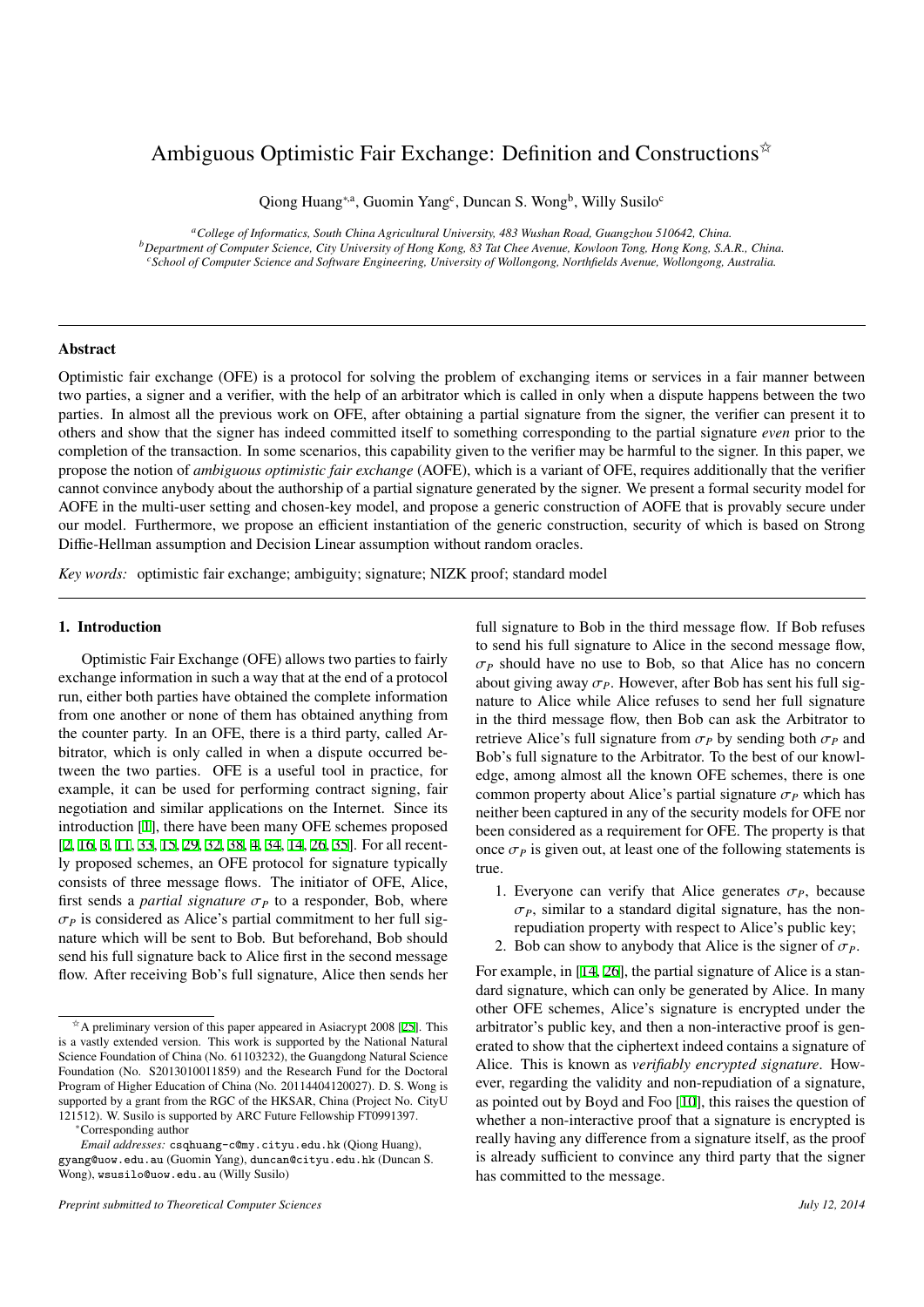This property may cause no concern in some applications, for example, in those where only the full signature is deemed to have some actual value to the receiving party. However, it may be undesirable in some other applications. Since  $\sigma_p$  is publicly verifiable and non-repudiative,  $\sigma_P$  has evidently shown Alice's commitment to the corresponding message. This may incur some unfair situation, to the advantage of Bob, if Bob does not send out his full signature. In contract signing applications, this could be undesirable because  $\sigma_p$  can already be considered as Alice's undeniable commitment to a contract in court while there is no evidence showing that Bob has committed to anything. For example, Alice wants to sign with Bob a contract of procuring Bob's company. After sending out her partial signature, Alice has no way to regret and cannot withdraw the procurement if Bob persists. However, Bob can pause the contract signing, and use Alice's partial signature to bargain for better offers with others. He then carries out a new OFE protocol with the one offering the best price to sign the contract. Bob can play the same trick iteratively until that no one can give an even better offer.

For making OFE be applicable to more applications and practical scenarios, in this paper, we propose to enhance the security requirements of OFE and construct a new OFE scheme which does not have the problems mentioned above. One may also think of this as an effort to make OFE more admissible as a viable fair exchange tool for real applications. We will build an OFE scheme which not only satisfies all the existing security requirements of OFE (with respect to the strongest security model available [[26](#page-16-13)]), but in addition to that, will also have  $\sigma_P$ be not self-authenticating and unable for Bob to demonstrate to others that Alice has committed herself to something. We call this enhanced notion of OFE as *Ambiguous Optimistic Fair Exchange* (AOFE). It inherits all the formalized properties of OFE [[14,](#page-16-12) [26](#page-16-13)] and has a new property introduced: *signer ambiguity*. It requires that a partial signature  $\sigma_p$  generated by Alice or Bob should look alike and be indistinguishable even to Alice and Bob.

#### *1.1. Related Works*

There have been many OFE schemes proposed in the past [[2,](#page-16-1) [3,](#page-16-3) [11](#page-16-4), [33](#page-16-5), [15,](#page-16-6) [29,](#page-16-7) [32](#page-16-8), [38](#page-16-9), [4](#page-16-10), [34,](#page-16-11) [14,](#page-16-12) [26](#page-16-13)]. In the following, we review some recent ones by starting from 2003 when Park, Chong and Siegel [[33\]](#page-16-5) proposed an OFE based on sequential two-party multi-signature. It was later broken and repaired by Dodis and Reyzin [\[15](#page-16-6)]. The scheme is *setup-driven* [\[39](#page-16-17), [40\]](#page-16-18), which requires all users to register their keys with the arbitrator prior to conducting any transaction. In [\[32](#page-16-8)], Micali proposed another scheme based on a CCA2 secure public key encryption with the property of *recoverable randomness* (i.e., both plaintext and randomness used for generating the ciphertext can be retrieved during decryption). Later, Bao et al. [\[4](#page-16-10)] showed that the scheme is not fair, where a dishonest party, Bob, can obtain the full commitment of another party, Alice, without letting Alice get his obligation. They also proposed a fix to defend against the attack.

In PKC 2007, Dodis, Lee and Yum [\[14](#page-16-12)] considered OFE in a *multi-user* setting. Prior to their work, almost all previous re-

sults considered the single-user setting only which consists of a single signer and a single verifier (along with an arbitrator). The more practical multi-user setting considers a system to have multiple signers and verifiers (along with the arbitrator), so that a dishonest party can collude with other parties in an attempt of cheating. Dodis et al. [\[14](#page-16-12)] showed that security of OFE in the single-user setting does not necessarily imply the security in the multi-user setting. They also proposed a formal definition of OFE in the multi-user setting, and proposed a generic construction, which is *setup-free* (i.e. no key registration is required between users and the arbitrator) and can be built in the random oracle model [[5](#page-16-19)] if there exist one-way functions, or in the standard model if there exist trapdoor one-way permutations.

In CT-RSA 2008, Huang, Yang, Wong and Susilo [\[26](#page-16-13)] considered OFE in the multi-user setting and *chosen-key* model, in which the adversary is allowed to choose public keys arbitrarily without showing its knowledge of the corresponding private keys. Prior to their work, the security of all previous OFE schemes (including the one in [[14\]](#page-16-12)) are proven in a more restricted model, called *certified-key* model, which requires the adversary to prove its knowledge of the corresponding private key before using a public key. In [[26\]](#page-16-13), Huang et al. gave a formal security model for OFE in the multi-user setting and chosen-key model, and proposed an efficient OFE scheme based on ring signature. In their scheme, a partial signature is a conventional signature and a full signature is a two-member ring signature in additional to the conventional signature. The security of their scheme was proven without relying on the random oracle assumption.

In [\[16](#page-16-2)], Garay, Jakobsson and MacKenzie introduced a similar notion for optimistic contract signing, named *abuse-freeness*. It requires that no party can ever prove to a third party that he is capable of choosing whether to validate or invalidate a contract. They also proposed a construction of abuse-free optimistic contract signing protocol. The security of their scheme is based on DDH assumption under the random oracle model. Besides they did not consider the multi-user setting for their contract signing protocol.

Liskov and Micali [\[30](#page-16-20)] proposed an *online-untransferable signature* scheme, which can be considered as an enhanced version of designated confirmer signature. In such a scheme, there is also a party (confirmer) semi-trusted by both the signer and the recipient. A dishonest recipient, who is interacting with a signer, cannot convince a third party that the signature is generated by the signer. But both the signer and the conformer are able to convert a signature so that anyone can identity its owner. The online non-transferability of their scheme is similar to the *signer ambiguity* (see Def. [2](#page-6-0)) of AOFE. However, the *online attack* considered in [\[30](#page-16-20)] would not happen in AOFE, as the signature generation and verification are both non-interactive. Besides, the signing process of their scheme requires several rounds of interaction with the recipient, and the scheme works in the certified-key model and is not setup-free, i.e. there is a setup stage between each signer and the confirmer, and the confirmer needs to store a public/secret key pair for each signer.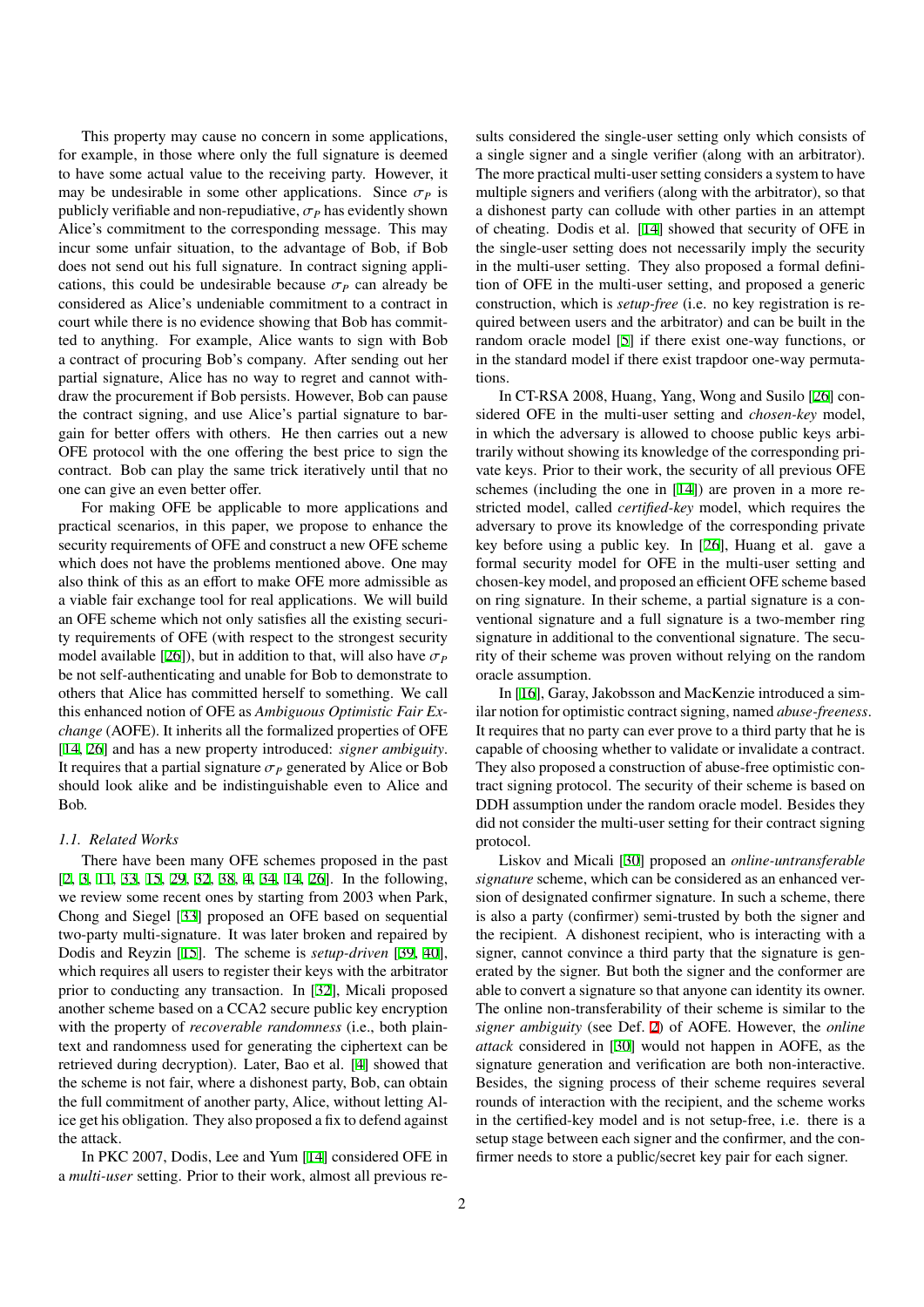(*Works After [\[25](#page-16-15)]*). There have been multiple works since the introduction of AOFE. To name a few, Chen et al. [\[13](#page-16-21)] introduced a new notion of *Verifiable Encryption of Chameleon Signatures*, and used it to construct a three-round abuse-free optimistic protocol for contract signing. A somewhat generic transform from *designated confirmer signature* (DCS) to AOFE was proposed in [\[20](#page-16-22), [21\]](#page-16-23). The underlying DCS scheme is required to enjoy a property named *samplability*, while is satisfied by only a few DCS schemes. The transform was later refined in [[23\]](#page-16-24), where the DCS is only required to satisfy standard properties, e.g. unforgeability and anonymity. A new notion called *group-oriented optimistic fair exchange* was proposed in [[22\]](#page-16-25), which considers the fair exchange between two groups of users, keeping the anonymity of the signer in its group. Another enhanced version of AOFE, named *Perfect* AOFE, was proposed in [[36\]](#page-16-26), in which a partial signature leaks no information about the actual signer or the intended verifier. This is useful for applications where the involved parties of an exchange wish to further protect their privacy on whether they are indeed involved in an exchange or not. This notion was further improved very recently. *Privacy-preserving* OFE was proposed in [[24\]](#page-16-27), in which the arbitrator could not learn the full signature even after the resolution process. Very recently, another variant of AOFE called *Attributed-based Optimistic Fair Exchange*, was introduced in [\[37](#page-16-28)], which integrates the advantage of both AOFE and (Ciphertext-Policy) Attributed-Based Encryption. Only the verifier who possesses appropriate credentials (issued by a credential center according to its attributes) can convert the signer's partial signature into a full one. It is worthy to notice that the schemes proposed in [[20,](#page-16-22) [21,](#page-16-23) [23](#page-16-24), [24](#page-16-27)] are secure in the certifiedkey model, while the schemes proposed in this work and [\[37](#page-16-28)] are secure in the chosen-key model.

### *1.2. Our Work*

In this paper we make the following contributions. First, we propose the notion of *Ambiguous Optimistic Fair Exchange* (Ambiguous OFE, or AOFE in short) which allows a signer Alice to generate a partial signature in such a way that a verifier Bob cannot convince anyone about the authorship of this partial signature, and thus cannot prove to anybody that Alice committed herself to anything prematurely. Realizing the notion needs to make the partial signature ambiguous with respect to Alice and Bob. We will see that this requires us to include both Alice and Bob's public keys into the signing and verification algorithms of AOFE.

Second, for formalizing AOFE, we propose a strong security model in the multi-user setting and chosen-key model. Besides the existing security requirements for OFE, that is, resolution ambiguity (the ambiguity considered in [\[14](#page-16-12), [26](#page-16-13)]), security against signers, security against verifiers and security against the arbitrator, AOFE has an additional requirement: *signer ambiguity*. It requires that the verifier can generate partial signatures which are (computationally) indistinguishable from the partial signatures generated by the signer. We also evaluate the relations among the security requirements and show that if a scheme has security against the arbitrator and (a weaker form

of) signer ambiguity, then it has (a weaker form of) security against verifiers.

Third, we revisit two generic methods in constructing OFE [[14,](#page-16-12) [26\]](#page-16-13), and show that if we simply extend them to the construction of AOFE, the resulting schemes would be *insecure*. Specifically, they are insecure against the arbitrator under our proposed model.

Fourth, we propose a generic AOFE construction. It is based on the generic OFE construction of [[14\]](#page-16-12), but instead of using a CCA secure encryption scheme, an existentially unforgeable signature scheme under chosen message attacks and a simulationsound NIZK proof system, we employ a selective-tag weakly CCA secure tag-based encryption [[28\]](#page-16-29), a weakly unforgeable signature [\[7](#page-16-30)], a strong one-time signature and a general NIZK proof system. The security of the generic construction is proven secure under our proposed multi-user setting and chosen-key model.

Last but not least, we propose a concrete and efficient instantiation of our generic construction of AOFE, the security of which is based on the intractability of Strong Diffie-Hellman problem and Decision Linear problem without random oracles.

(*Di*ff*erences from [\[25](#page-16-15)]*). In this paper we make the following changes, compared with [[25\]](#page-16-15). First of all, the model of signer ambiguity is revised to correct some minor issue in [[25\]](#page-16-15). Second, the proof of the theorem on the relation between signer ambiguity and security against verifiers (Theorem [1\)](#page-7-0) is revised to improve the reduction factor. Third, a new section (Sec. [3](#page-8-0)) is added to discuss about the insecurity of simple extensions of two generic constructions of OFE to AOFE. Fourth, a generic construction of AOFE is proposed (in Sec. [4](#page-9-0)) with detailed security proofs, which covers the efficient construction proposed in [\[25](#page-16-15)].

### *1.3. Paper Organization*

In the next section, we define AOFE and propose a security model. We then show some relation among the formalized security requirements. A popular generic construction used in building OFE schemes is revisited in Sec. [4](#page-9-0), and a new generic construction of AOFE is proposed and proved. In Sec. [5](#page-13-0) we give an efficient instantiation of the construction, security of which does not rely on the random oracle heuristic. The paper is concluded in Sec. [6.](#page-15-0)

#### 2. Ambiguous Optimistic Fair Exchange

In AOFE, we require that after receiving a partial signature  $\sigma_P$  from Alice (the signer), Bob (the verifier) cannot convince others but himself that Alice has committed to  $\sigma_P$ . This property is analogous to the non-transferability of designated verifier signature [[27](#page-16-31)] and the ambiguity of concurrent signature [[12\]](#page-16-32). Also, the AOFE verification algorithm should take the public keys of *both* signer and (designated) verifier as inputs, in contrast to that in the traditional definition of OFE [\[2](#page-16-1), [14](#page-16-12), [26](#page-16-13)].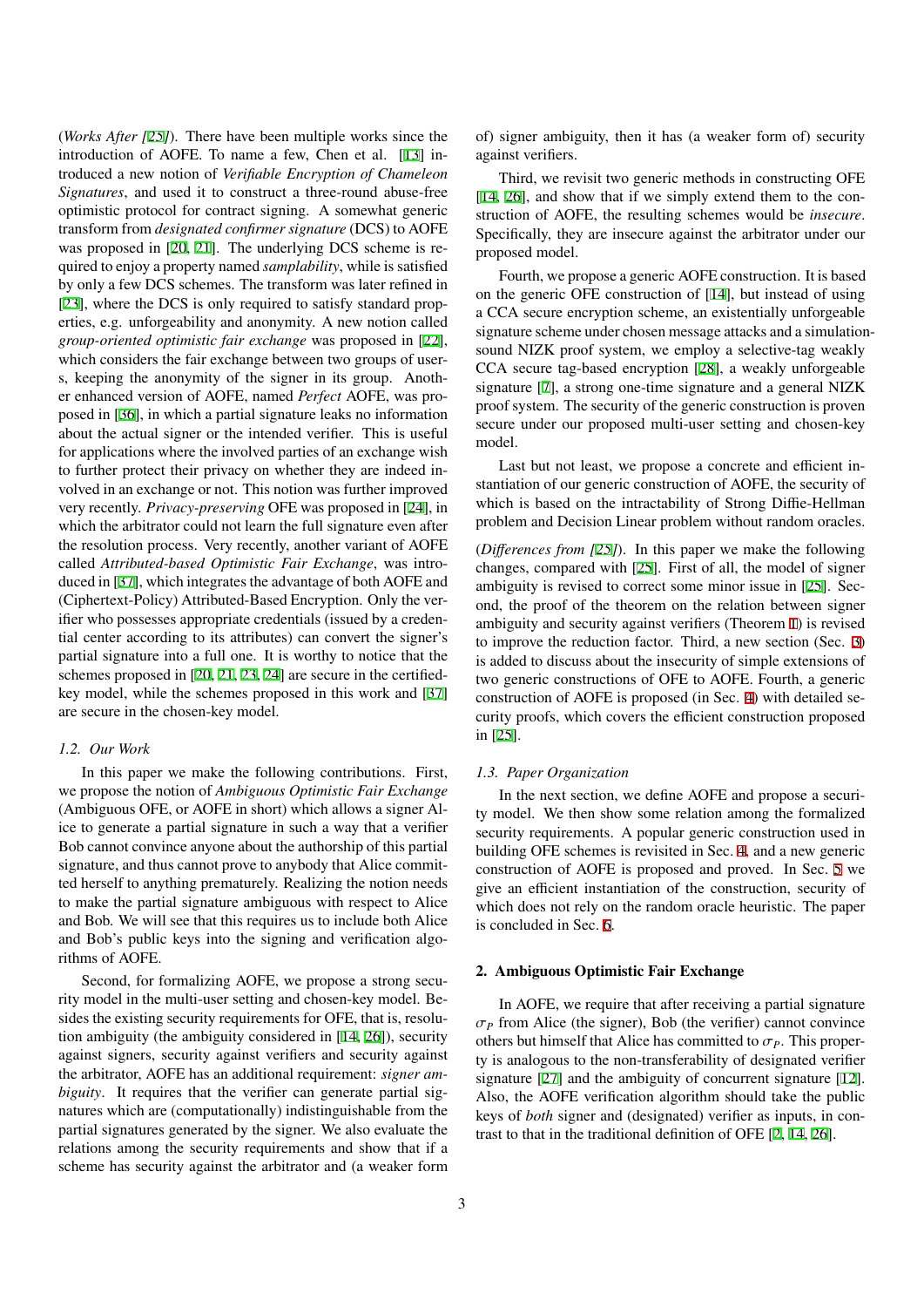Definition 1 (Ambiguous Optimistic Fair Exchange). *A (noninteractive)* ambiguous optimistic fair exchange *(*AOFE*) scheme involves two users, i.e. a signer and a verifier, and an arbitrator, and consists of the following probabilistic polynomial-time (PPT) algorithms:*

- PMGen*: On input* 1 *<sup>k</sup> where k is a security parameter, it outputs the system parameter* PM*.*
- SetupTTP*: On input* PM*, the algorithm generates a public arbitration key APK and a secret arbitration key AS K.*
- Setup<sup>User</sup>: On input PM and (optionally) APK, the algo*rithm outputs a public*/*secret key pair* (*PK*, *S K*)*. For user*  $U_i$ , we use  $(PK_i, SK_i)$  to denote its key pair.
- Sig *and* Ver*:* Sig(*M*, *S K<sup>i</sup>* , *PK<sup>i</sup>* , *PK<sup>j</sup>* , *APK*) *outputs a (full*) signature  $\sigma_F$  on M of user  $U_i$  with the designated ver*ifier U<sup>j</sup> , where message M is chosen by user U<sup>i</sup> from the message space*  $M$  *defined under*  $PK_i$ , while  $\textsf{Ver}(M, \sigma_F)$ *PK*<sub>i</sub>, *PK*<sub>j</sub>, *APK*) *outputs* 1 *or* 0, *indicating*  $\sigma_F$  *is*  $U_i$ *'s valid full signature on M with designated verifier U<sup>j</sup> or not.*
- PSig *and* PVer*: They are partial signing and verification algorithms respectively.* PSig(*M*, *S K<sup>i</sup> , PK<sup>i</sup> , PK<sup>j</sup>* , *APK*) *outputs a partial signature*  $\sigma_P$ *, while*  $\text{PVer}(M, \sigma_P, \text{PK}, \sigma_P)$ *APK* $)$  *outputs* 1 *or* 0*, where*  $\mathbf{PK} = \{PK_i, PK_j\}$ .
- Res: This is the resolution algorithm. Res $(M, \sigma_P, ASK,$ **PK**), where  $PK = {PK_i, PK_j}$ , outputs a full signature  $\sigma_F$ , or  $\perp$  *indicating the failure of resolving a partial signature.*

It is required that there is an efficient algorithm which given a pair (*PK*, *S K*), verifies if *S K* matches *PK*, i.e. (*PK*, *S K*) is an output of algorithm Setup<sup>User</sup>. As in [\[14](#page-16-12)], PSig together with Res should be functionally equivalent to Sig.

**Correctness:** for any  $k \in \mathbb{N}$ , PM ← PMGen(1<sup>k</sup>), (APK,  $AS K$ ) ← Setup<sup>TTP</sup>(PM), ( $PK_i, SK_i$ ) ← Setup<sup>User</sup> (PM,  $APK$ ),  $(PK_j, SK_j)$  ← Setup<sup>User</sup>(PM, *APK*), and  $M \in \{0, 1\}^*$ , let **PK** =  $\{PK_i, PK_j\}, \sigma_P \leftarrow \text{PSig}(M, SK_i, PK_i, PK_j, APK), \sigma_F \leftarrow \text{Sig}(M,$  $S K_i$ ,  $PK_i$ ,  $PK_j$ ,  $APK$ ), we have:

 $PVer(M, \sigma_P, PK, APK) = 1$ ,  $\mathsf{Ver}(M, \sigma_F, PK_i, PK_j, APK) = 1$ , and  $\text{Ver}(M, \text{Res}(M, \sigma_P, ASK, PK), PK_i, PK_j, APK) = 1.$ 

## <span id="page-5-1"></span>*2.1. Security Properties*

Chosen-key Model. We consider the security of AOFE in the multi-user setting [\[14](#page-16-12)] and the chosen-key model, which was introduced by Lysyanskaya et al. [[31\]](#page-16-33) in the context of sequential aggregate signature. In the chosen-key model, the adversary can choose any public key, except that the challenge/target public key(s) should be honestly generated. We also require that there exists an efficient algorithm for checking the validity of the challenge key pair(s) output by the adversary, i.e. if  $(PK, S K)$  is a possible output of Setup<sup>User</sup>.

Resolution Ambiguity. During an exchange, the verifier may be unable to receive the signer's full signature due to the poor internet connection. In this case the verifier could ask the arbitrator to resolve the signer's partial signature that it has already received. If the full signature output by algorithm Res has a different structure from that output by algorithm Sig, it may bring bad effect to the credit of the signer, as others may think the signer was cheating in the exchange. To protect the interest of the signer, we need *resolution ambiguity*<sup>[1](#page-5-0)</sup> in this case.

Resolution ambiguity requires that the 'resolved signatures', e.g. Res(*M*, PSig(*M*, *S K<sup>i</sup>* , *PK<sup>i</sup>* , *PK<sup>j</sup>* , *APK*), *AS K*, {*PK<sup>i</sup>* , *PKj*}), output by the arbitrator should be (computationally) *indistinguishable* from the 'actual signatures' generated by the signer, e.g.  $Sig(M, S K_i, PK_i, PK_j, APK)$ . We stress that there are some cases in which a signer who is unable or refuses to return its full commitment, should be accounted, then the resolution ambiguity is not required any more, i.e. the OFE scheme should be accountable.

**Signer Ambiguity.** Informally, given a partial signature  $\sigma_P$ from a signer *A*, a verifier *B* should not be able to convince others that  $\sigma_P$  was generated by *A*. To capture this, we borrow the idea of defining the *ambiguity* in concurrent signatures [[12\]](#page-16-32), and require that *B* should be able to simulate partial signatures that look *indistinguishable* from those generated by *A*. We need the existence of a simulation algorithm FPSig, that takes as input  $(M, S K_B, PK_A, PK_B, APK)$  and outputs a partial signature  $\sigma_P$  that is valid under  $PK_A$ ,  $PK_B$ . This is also the reason why a verifier should be equipped with a public/secret key pair, and its public key should be included in the inputs of PSig and Sig. Formally, we define an experiment in which *D* is a probabilistic polynomial-time distinguisher.

$$
PM \leftarrow PMGen(1^k)
$$
  
\n
$$
(APK, ASK) \leftarrow Setup^{TTP}(PM)
$$
  
\n
$$
(M, \{(PK_i, SK_i)\}_{i \in \{A, B\}}, st) \leftarrow D^{O_{\text{Res}}}(APK)
$$
  
\n
$$
b \leftarrow \{0, 1\}
$$
  
\n
$$
\sigma_P \leftarrow \left\{\begin{array}{l} \text{PSig}(M, SK_A, PK_A, PK_B, APK), \text{ if } b = 0\\ \text{FPSig}(M, SK_B, PK_A, PK_B, APK), \text{ if } b = 1 \end{array}\right.\right.
$$
  
\n
$$
b' \leftarrow D^{O_{\text{Res}}}(st, \sigma_P)
$$
  
\nSucc. of  $D := [b' = b \land$   
\n
$$
(M, \sigma_P, \{PK_A, PK_B\}) \notin Query(D, O_{\text{Res}})]
$$

where *st* is the state information of *D*; oracle  $O_{\text{Res}}$  takes as input a valid partial signature  $\sigma_P$  of user  $U_i$  on message M with respect to verifier  $U_j$ , i.e.  $(M, \sigma_P, {P K_i, P K_j})$ , and outputs a full signature  $\sigma_F$  on *M* under  $PK_i, PK_j$ ; and  $Query(D, O_{\text{Res}})$ is the set of valid queries that  $D$  issued to oracle  $O_{\text{Res}}$ . The advantage of *D*, denoted by  $\text{Adv}_{D}^{\text{SA}}(k)$ , is defined as the gap between its success probability in the experiment above and 1/2, i.e.  $\text{Adv}_{D}^{\text{SA}}(k) = |\text{Pr}[b' = b] - 1/2|$ .

<span id="page-5-0"></span><sup>1</sup>Resolution ambiguity is the same as the *ambiguity* defined in [[14,](#page-16-12) [26](#page-16-13)]. Here we rename it in order to avoid any confusion, as we will define another kind of ambiguity, e.g. *signer ambiguity*.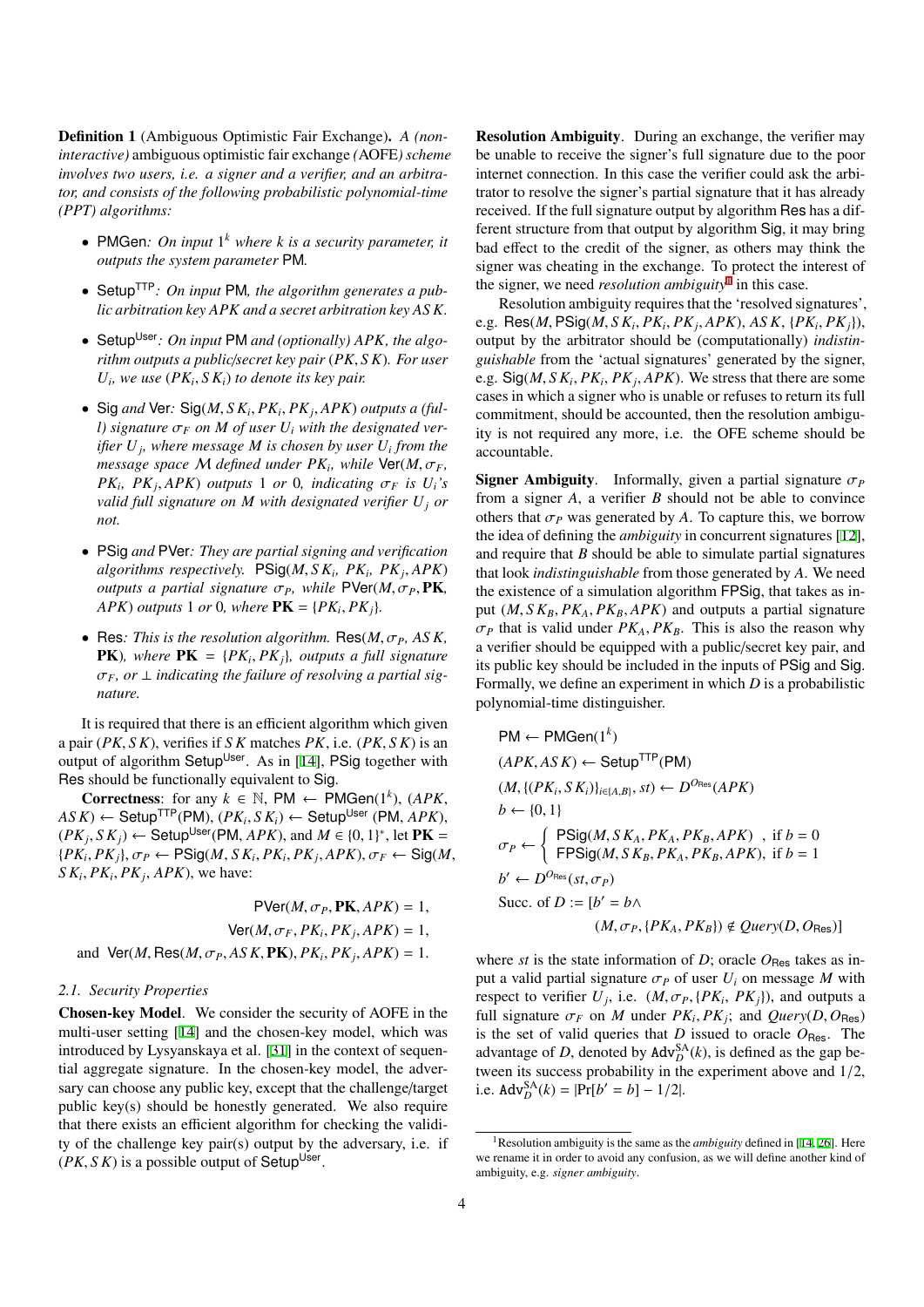<span id="page-6-0"></span>Definition 2 (Signer Ambiguity). *An AOFE scheme is* signer ambiguous *if for any PPT algorithm D, Adv* $_D^{\text{SA}}(k)$  *is negligible in k.*

*Remark* 1 : A similar notion introduced in [\[16](#page-16-2), [30](#page-16-20)] requires that the signer's partial signature can be simulated in an indistinguishable way. However, their '*indistinguishability*' [[16](#page-16-2), [30](#page-16-20)] is defined in the CPA fashion, i.e. the adversary has no oracle access for resolving partial signatures; while our definition of signer ambiguity is of CCA type, i.e. the adversary has access to  $O$ <sub>Res</sub>.

We also remark that this level of signer ambiguity may be the best that we can get. In Def. [2,](#page-6-0) *D* is required to output well-formed key pairs for both *A* and *B*. If, for example, *PK<sup>B</sup>* is maliciously chosen by *D* so that it is the hash of *PKA*, then no one probably knows the corresponding secret key *S KB*, and there is no way to ensure that the verifier can simulate the signer's partial signatures. As far as we know, the definition of anonymity of ring signatures also imposes a similar requirement. In the definition of *anonymity w.r.t. adversarially-chosen keys* and *anonymity against full key exposure* [\[6](#page-16-34)], the two target key pairs,  $(PK_{i_0}, SK_{i_0})$  and  $(PK_{i_1}, SK_{i_1})$ , are required to be well-formed/honestly generated. The difference is that the two target key pairs in [[6\]](#page-16-34) are prepared by the challenger, while in Def. [2](#page-6-0) they are chosen by the distinguisher. It is readily seen that our definition of signer ambiguity is stronger (or at least not weaker).

Security Against Signers. It requires that no PPT adversary *A* should be able to produce a partial signature with nonnegligible probability, which looks good to a verifier but cannot be resolved to a full signature by the arbitrator. This ensures the fairness for verifiers, that is, if the signer has committed to a message w.r.t an (honest) verifier, the verifier should always be able to get the signer's full commitment. Formally, we consider the following experiment:

$$
PM \leftarrow PMGen(1^{k})
$$
  
\n
$$
(APK, ASK) \leftarrow Setup^{TTP}(PM)
$$
  
\n
$$
(PK_B, SK_B) \leftarrow Setup^{User}(PM, APK)
$$
  
\n
$$
(M, \sigma_P, PK_A) \leftarrow A^{O_{PSig}^{B}, ORes}(APK, PK_B)
$$
  
\n
$$
\sigma_F \leftarrow Res(M, \sigma_P, ASK, \{PK_A, PK_B\})
$$
  
\nSucc. of  $A := [PVer(M, \sigma_P, \{PK_A, PK_B\}, APK) = 1 \land$   
\n
$$
Ver(M, \sigma_F, PK_A, PK_B, APK) = 0 \land
$$
  
\n
$$
(M, PK_A) \notin Query(A, O_{PSig}^{B})]
$$

where oracle  $O_{\text{Res}}$  is described in the previous experiment;  $O_{\text{PSig}}^B$ takes as input  $(M, PK<sub>i</sub>)$  and outputs a partial signature on  $\overline{M}$ valid under  $PK_i$ ,  $PK_B$  generated using  $SK_B$ ; and  $Query(A, O_{\text{PSig}}^B)$ is the set of queries made by *A* to oracle  $O_{PSig}^B$ . Note that the adversary is not allowed to corrupt  $PK_B$ ; otherwise it can easily succeed in the experiment by simply using  $S K_B$  to produce a partial signature under public keys  $PK_A$ ,  $PK_B$ . The advantage of *A* in the experiment, denoted by  $\text{Adv}_{A}^{\text{SAS}}(k)$ , is defined to be *A*'s success probability.

Definition 3 (Security Against Signers). *An AOFE scheme is* secure against signers *if there is no PPT adversary A such that* Adv $_{A}^{SAS}(k)$  *is* non-negligible *in k*.

Security Against Verifiers. This security notion requires that any PPT verifier *B* should not be able to transform a partial signature into a full signature with non-negligible probability if no help has been obtained from the signer or the arbitrator. This requirement has some similarity to the notion of *opacity* for verifiably encrypted signature [[9\]](#page-16-35). Formally, we consider the following experiment:

$$
PM \leftarrow PMGen(1^{k})
$$
  
\n
$$
(APK, ASK) \leftarrow Setup^{TTP}(PM)
$$
  
\n
$$
(PK_A, SK_A) \leftarrow Setup^{User}(PM, APK)
$$
  
\n
$$
(M, PK_B, \sigma_F) \leftarrow B^{O_{PSlg}, O_{Res}}(PK_A, APK)
$$
  
\n
$$
Succ. of B := [Ver(M, \sigma_F, PK_A, PK_B, APK) = 1 \land
$$
  
\n
$$
(M, \cdot, {PK_A, PK_B}) \notin Query(B, O_{Res})]
$$

where oracle  $O_{\text{Res}}$  is described in the experiment of signer ambiguity, *Query*( $B$ ,  $O_{\text{Res}}$ ) is the set of valid queries  $B$  issued to the resolution oracle  $O_{\text{Res}}$ , and oracle  $O_{\text{PSig}}$  takes as input a message *M* and a public key *PK<sup>j</sup>* and returns a valid partial signature  $\sigma_P$  on *M* under  $PK_A, PK_i$  generated using  $SK_A$ . In the experiment, *B* can ask the arbitrator for resolving any partial signature with respect to any pair of public keys adaptively chosen by *B*, with the limitation described in the experiment. The advantage of *B* in the experiment, denoted by  $\text{Adv}_{B}^{\text{SAV}}(k)$ , is defined to be *B*'s success probability in the experiment above.

<span id="page-6-1"></span>Definition 4 (Security Against Verifiers). *An AOFE scheme is* secure against verifiers *if there is* no *PPT adversary B such that* Adv $_{B}^{\text{SAV}}(k)$  *is* non-negligible *in k*.

Security Against the Arbitrator. Intuitively, security against the arbitrator requires that no PPT adversary *C* including the arbitrator, should be able to generate with non-negligible probability a valid full signature without explicitly asking the signer to do so. It ensures the fairness for signers, that is, no one can frame the actual signer on a message with a forgery. Formally, we consider the following experiment:

$$
PM \leftarrow PMGen(1^k)
$$
  
\n
$$
(APK, AS K^*) \leftarrow C(PM)
$$
  
\n
$$
(PK_A, SK_A) \leftarrow Setup^{User}(PM, APK)
$$
  
\n
$$
(M, PK_B, \sigma_F) \leftarrow C^{O_{PSg}}(AS K^*, APK, PK_A)
$$
  
\nSucc. of  $C := [Ver(M, \sigma_F, PK_A, PK_B, APK) = 1 \land$   
\n
$$
(M, PK_B) \notin Query(C, O_{PSig})]
$$

where the oracle  $O_{PSiq}$  is described in the previous experiment, *AS K*<sup>∗</sup> is *C*'s state information, which might not be the corresponding private key of  $APK$ , and  $Query(C, O_{PSiq})$  is the set of queries *C* issued to the oracle  $O_{PSig}$ . The advantage of *C* in this experiment, denoted by  $\text{Adv}_{C}^{\text{SAA}}(k)$ , is defined to be *C*'s success probability.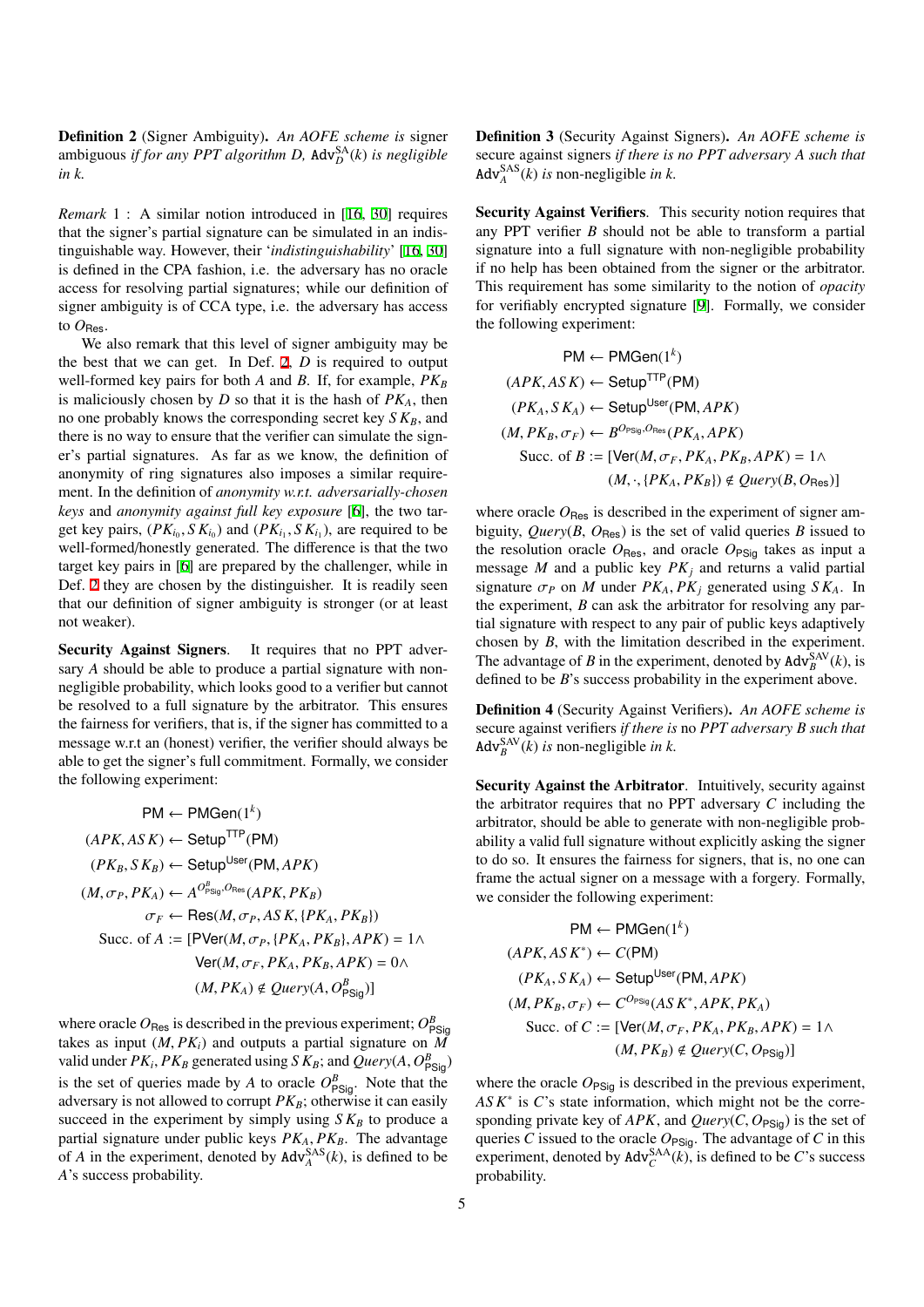<span id="page-7-1"></span>Definition 5 (Security Against the Arbitrator). *An AOFE scheme is said to be* secure against the arbitrator *if there is* no *PPT adversary C such that*  $Adv_C^{SAA}(k)$  *is* non-negligible *in k*.

*Remark* 2 : In AOFE, both signer *A* and verifier *B* are equipped with public/secret key pairs (of the same structure), and both of them can generate indistinguishable partial signatures on the same message. If the security against the arbitrator holds for *A*, it holds for *B* as well. That is, even when colluding with *A* (and other signers), the arbitrator should not be able to frame *B* for a full signature on a message, if it has not obtained a partial signature on the message generated by *B*.

Definition 6 (Secure AOFE). *An AOFE scheme is* secure *in the multi-user setting and chosen-key model if it is resolution ambiguous, signer ambiguous, secure against signers, secure against verifiers and secure against the arbitrator.*

#### *2.2. Weak Variants of Security Models*

Intuitively, if an AOFE scheme is not secure against verifiers, the scheme cannot be signer ambiguous, because a malicious verifier can convert a signer's partial signature to a full one, which allows the verifier to win the signer ambiguity game. For technical reasons, we first describe some weakened models below. In the definition of signer ambiguity (Def. [2\)](#page-6-0), the two public/secret key pairs are selected by *D*. In a slightly weaker variant, the two key pairs are selected by the challenger, and then given to *D*. This is comparable to the ambiguity definition of concurrent signature [\[12\]](#page-16-32), or the strongest def-inition of anonymity of ring signature considered in [\[6](#page-16-34)], namely *anonymity against full key exposure*. We can also define an even weaker version of signer ambiguity, in which *D* is given  $(PK_A, PK_B, SK_B)$  and oracle access to  $O_{PSiq}$ . We call this variant *the weak signer ambiguity*.

In the definition of security against verifiers (Def. [4\)](#page-6-1), the verifier's public key  $PK_B$  is adaptively selected by the adversary *B*. In a weaker variant, the challenger selects ( $PK_B$ ,  $SK_B$ ) and gives the pair to *B*. The rest of the model remains unchanged. We call this variant *weak security against verifiers*. Below we show that if an AOFE scheme is weakly signer ambiguous and secure against the arbitrator, then it is weakly secure against verifiers.

<span id="page-7-0"></span>Theorem 1. *In AOFE, weak signer ambiguity and security against the arbitrator (Def. [5\)](#page-7-1) together imply weak security against verifiers.*

*Proof.* Suppose that an AOFE scheme is not weakly secure against verifiers. Let *B* be the PPT adversary that has nonnegligible advantage  $\epsilon$  in the experiment of weak security against verifiers after making at most *q* queries of the form  $(\cdot, PK_B)$ to oracle  $O_{PSiq}$ . By the security against the arbitrator, with overwhelming probability *B* has queried  $O_{PSiq}$  in the form  $(\cdot, PK_B)$ . Hence the value of *q* is at least one.

Denote the experiment of weak security against verifiers by  $Ex^{(0)}$ . Note that in  $Ex^{(0)}$  all queries to  $O_{PSiq}$  are answered with partial signatures generated using *S KA*. We now define a series of experiments,  $Ex^{(1)}, \dots, Ex^{(q)}$ , so that  $Ex^{(i)}$  ( $i \ge 1$ ) is the

same as  $Ex^{(i-1)}$  except that the  $(q + 1 - i)$ -th,  $\cdots$ , *q*-th queries of the form  $(\cdot, PK_B)$  submitted to  $O_{PSiq}$  are answered with partial signatures generated using  $S K_B$ . Let *B*'s success probability in  $Ex^{(i)}$  be  $\epsilon_i$ . Note that  $\epsilon_0 = \epsilon$ , and in  $Ex^{(q)}$  all queries  $(\cdot, PK_B)$  to  $O_{PSiq}$  are answered with partial signatures generated using  $S K_B$ . Since *B* also knows  $S K_B$  (via corruption), it can use  $S K_B$  to generate partial signatures using  $S K_B$  on any message. Therefore, making queries  $(\cdot, PK_B)$  to  $O_{PSiq}$  does not help *B* on winning the experiment if the answers are generated using *SK<sub>B</sub>*. It is equivalent to the case that *B* does not issue any query  $(\cdot, PK_B)$  to  $O_{\text{PSig}}$ . Hence guaranteed by the security against the arbitrator, we have that *B*'s advantage in  $Ex^{(q)}$  is negligible as *B* has to output a full signature without getting any corresponding partial signature.

The non-negligible gap,  $\epsilon_0 - \epsilon_q$ , between *B*'s advantage in  $Ex^{(0)}$  and that in  $Ex^{(q)}$  translates into a non-negligible gap between *B*'s advantage in a pair of neighboring hybrid experiments. We construct a PPT algorithm *D* that uses *B* as a subroutine to break the weak signer ambiguity.

Given  $(APK, PK_A, PK_B, SK_B)$ , algorithm *D* selects *i* uniformly from  $\{1, \dots, q\}$ , invokes *B* on input  $\{APK, PK_A, PK_B,$  $S K_B$ , and then simulates the oracles for *B*. The oracle  $O_{\text{Res}}$ is simulated by *D* using its own resolution oracle. If *B* makes a query  $(M, PK<sub>i</sub>)$  to  $O_{PSiG}$  where  $PK<sub>i</sub> \neq PK<sub>B</sub>$ , *D* forwards this query to its own partial signing oracle, and returns the obtained answer back to  $B$ . Now consider the  $\ell$ -th query of the form (*M*,  $PK_B$ ) made by *B* to  $O_{PSiq}$ . If  $\ell < q + 1 - i$ , *D* forwards it to its own oracle, and returns the obtained answer. If  $\ell = q + 1 - i$ , *D* requests its challenger for the challenge partial signature  $\sigma_p^*$ on *M* and returns the obtained signature to *B*. If  $\ell > q + 1 - i$ , *D* simply uses  $SK_B$  to produce a partial signature on *M*. At the end of the simluation, when *B* outputs  $(M^*, \sigma_F^*)$ . If *B* succeeds in the experiment, *D* outputs  $b' = 0$ ; otherwise, *D* outputs a random bit *b'*.

If *D*'s challenger uses *S K<sup>A</sup>* and follows PSig algorithm to produce  $\sigma_p^*$ , i.e.  $b = 0$ , the view of *B* is identical to that in  $Ex^{(i-1)}$  and the probability that *D* outputs  $b' = 0$  is

$$
\overline{\epsilon}_i \stackrel{def}{=} \epsilon_{i-1} + \frac{1}{2}(1-\epsilon_{i-1}) = \frac{1}{2} + \frac{1}{2}\epsilon_{i-1}.
$$

If the challenger uses  $S K_B$  and follows the simulation algorithm **FPSig** to produce  $\sigma_p^*$ , i.e.  $b = 1$ , the view of *B* is identical to that in  $Ex^{(i)}$ , and *D* outputs  $b' = 0$  with probability

$$
\underline{\epsilon}_i \stackrel{def}{=} \epsilon_i + \frac{1}{2}(1-\epsilon_i) = \frac{1}{2} + \frac{1}{2}\epsilon_i.
$$

Denote by  $Pr[b' = 0|b = 0]$  (resp.  $Pr[b' = 0|b = 1]$ ) the probability that *D* outputs  $b' = 0$  when  $\sigma_p^*$  is output by algorithm Sig (resp. FPSig). Since the index *i* is uniformly distributed in  $\{1, \dots, q\}$ , we have that

$$
\Pr[b' = b] = \Pr[b' = 0 \land b = 0] + \Pr[b' = 1 \land b = 1]
$$

$$
= \frac{1}{2} + \frac{1}{2}(\Pr[b' = 0 | b = 0] - \Pr[b' = 0 | b = 1])
$$

$$
= \frac{1}{2} + \frac{1}{2}(\frac{1}{q} \sum_{j=1}^{q} \bar{\epsilon}_j - \frac{1}{q} \sum_{j=1}^{q} \underline{\epsilon}_j)
$$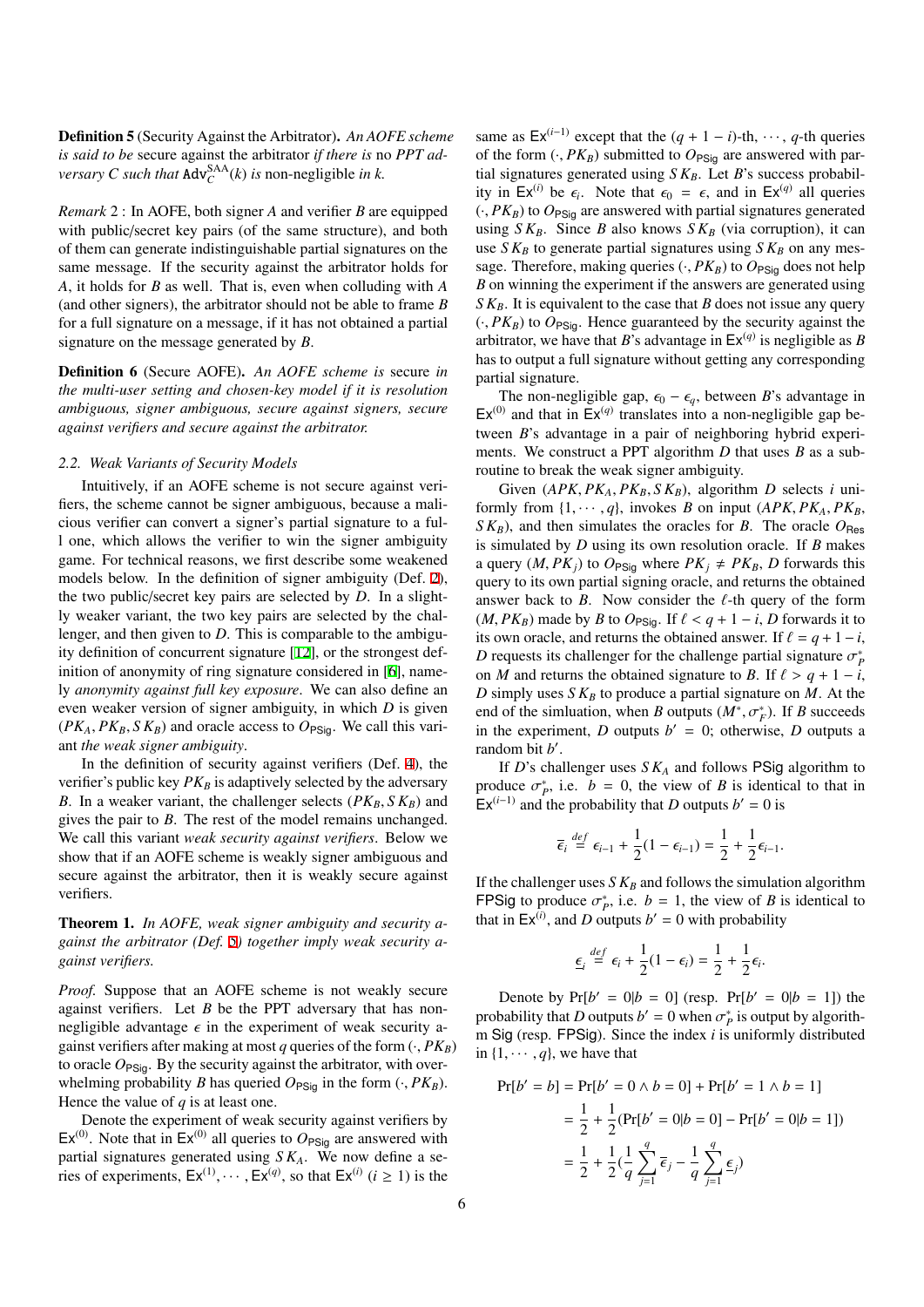$$
= \frac{1}{2} + \frac{1}{2q} \left( \sum_{j=1}^{q} \left( \frac{1}{2} + \frac{1}{2} \epsilon_{i-1} \right) - \sum_{j=1}^{q} \left( \frac{1}{2} + \frac{1}{2} \epsilon_{i} \right) \right)
$$

$$
= \frac{1}{2} + \frac{1}{4q} (\epsilon_{0} - \epsilon_{q})
$$

which is non-negligibly larger than  $\frac{1}{2}$  since *q* is polynomial in the security parameter. This contradicts with the weak signer ambiguity assumption.

Corollary 1. *In AOFE, signer ambiguity (Def. [2](#page-6-0)) and security against the arbitrator (Def. [5](#page-7-1)) together imply weak security against verifiers.*

Letting an adversary select the two challenge public keys gives the adversary more power in attacking signer ambiguity. Therefore, signer ambiguity defined in Sec. [2.1](#page-5-1) is at least as strong as the weak signer ambiguity. Hence this corollary follows the theorem above directly.

#### <span id="page-8-0"></span>3. Previous Constructions Revisited

In this section we first analyze the extension of two generic constructions to AOFE, and show that the resulting schemes are actually insecure under our proposed security model.

### *3.1. The First Try*

In [\[26](#page-16-13)] Huang et al. provided a simple and straightforward method in constructing efficient optimistic fair exchange schemes. In their proposal, each user has two key pairs, one for public key signature, and the other for ring signature. The partial signature of a user consists of only a (standard) signature on the message, while the full signature includes additionally a ring signature under the ring consisting of the signer and the arbitrator.

The main difference between OFE and AOFE is that in addition to all the security properties of OFE, AOFE also enjoys signer ambiguity. A natural way to extend their method in the construction of AOFE is to use two ring signatures in the scheme, i.e. the partial signature consists of a ring signature on *M* under the ring of the signer and the verifier, and the full signature includes additionally a ring signature on *M* under the ring of the signer and the arbitrator.

(Insecurity): It seems that we achieve signer ambiguity via this method, due to the anonymity of the underlying ring signature scheme. However, this construction is insecure against the arbitrator. That is, the arbitrator can frame any signer on any message without asking the signer to sign any message. To do this, the arbitrator *C* colludes with a verifier  $U_j$ , and selects a target user  $U_i$  and a target message  $M$ .  $U_j$  generates a partial signature  $\sigma_P$  on *M* with regard to the group  $\{U_i, U_j\}$ , and claims that  $\sigma_P$  was generated by  $U_i$ . Then *C* resolves it to  $\sigma_F$  by producing a ring signature under the ring  $\{C, U_i\}$ . The two rings intersect at  $U_i$ , and thus  $\sigma_F$  is binding to  $U_i$ .

#### *3.2. The Second Try*

 $\Box$ 

In [\[14](#page-16-12)] Dodis et al. revisited a generic construction of optimistic fair exchange. Roughly, the partial signature of a user includes an encryption  $c$  of his signature  $\sigma$  on the message M generated under the arbitrator's public key, and an NIZK proof π showing that *c* contains the user's signature on *M*. The user's full signature on *M* is  $\sigma$ . They showed that this generic construction is a secure OFE scheme in the multi-user setting (under the certified-key model).

One may trivially extends this scheme to AOFE. Namely, the NIZK proof shows that *c* contains either the signer's signature on  $M$  or the verifier's signature on  $M$ , using the signature and the randomness for the encryption as the witness. This may seem to be a secure AOFE scheme. Namely, the NIZK proof shows the membership of the following language:

$$
L = \left\{ ((pk_{TA}, PK_i, PK_j, c, M), (\sigma, r)) :
$$
  

$$
c = \mathcal{E}.Enc(\text{pk}_{TA}, \sigma; r) \land (\mathcal{S}.Ver(PK_i, \sigma, M) = 1)
$$
  

$$
\lor \mathcal{S}.Ver(PK_j, \sigma, M) = 1) \right\}
$$

where  $pk_{TA}$  is the public key of the arbitrator,  $\mathcal E$  is the encryption scheme and  $S$  is the signature scheme. However, the following attack demonstrates that it is actually *insecure* under the security model proposed in Sec. [2.1](#page-5-1).

(The Attack): We consider the security against the arbitrator (see Def. [5\)](#page-7-1). Let *C* be an adversary. Given the challenge public key *PKA*, *C* randomly selects a message *M*, and generates two public keys, say,  $PK_B$ ,  $PK_D$ . Then it asks the oracle  $O_{PSiq}$  to sign  $M$  w.r.t.  $PK<sub>D</sub>$ , and obtains a ciphertext  $c$ , and an NIZK proof  $\pi_{AD}$  showing that *c* contains a signature generated by either user *A* or user *D*. *C* then uses the arbitrator's secret key to recover user *A*'s signature  $\sigma$ , and re-encrypts  $\sigma$  under the arbitrator's public key using a fresh randomness r'. Let the new ciphertext be c'. Finally, the adversary produces a new NIZK proof  $\pi_{AB}$  showing that  $c'$  is an encryption of a signature on *M* generated by either *A* or *B*, using  $\sigma$ , *r'* as the witness. By the validity of  $(c, \pi_{AD})$ , we can easily get that  $(c', \pi_{AB})$ is also a valid output. Note that in the whole attack *C* didn't submit  $(M, PK_B)$  to the oracle  $O_{PSiq}$ . Thus, the security against the arbitrator breaks. However, it's not hard to prove that this generic construction is secure against the arbitrator under a weaker model which differs from the one described in Sec. [2.1](#page-5-1) only in that it's required  $(M, \cdot) \notin Query(C, O_{PSiG})$  instead of  $(M, PK_B) \notin Query(C, O_{PSiq})$ . This weak security against the arbitrator is guaranteed by the unforgeability (EUF-CMA) of the underlying signature scheme.

From the attacks above, we learn that constructing a secure AOFE scheme is not a trivial task. The introduction of signer ambiguity to OFE makes the security against the arbitrator more subtle. Besides, the security against the arbitrator of AOFE seems to be stronger than that of OFE defined in [\[14](#page-16-12), [26\]](#page-16-13). However, they in fact are not comparable. In the model considered in this paper, the public key of the verifier is involved in the generation of a partial signature, thus every query the adversary submits to oracles includes an additional public key;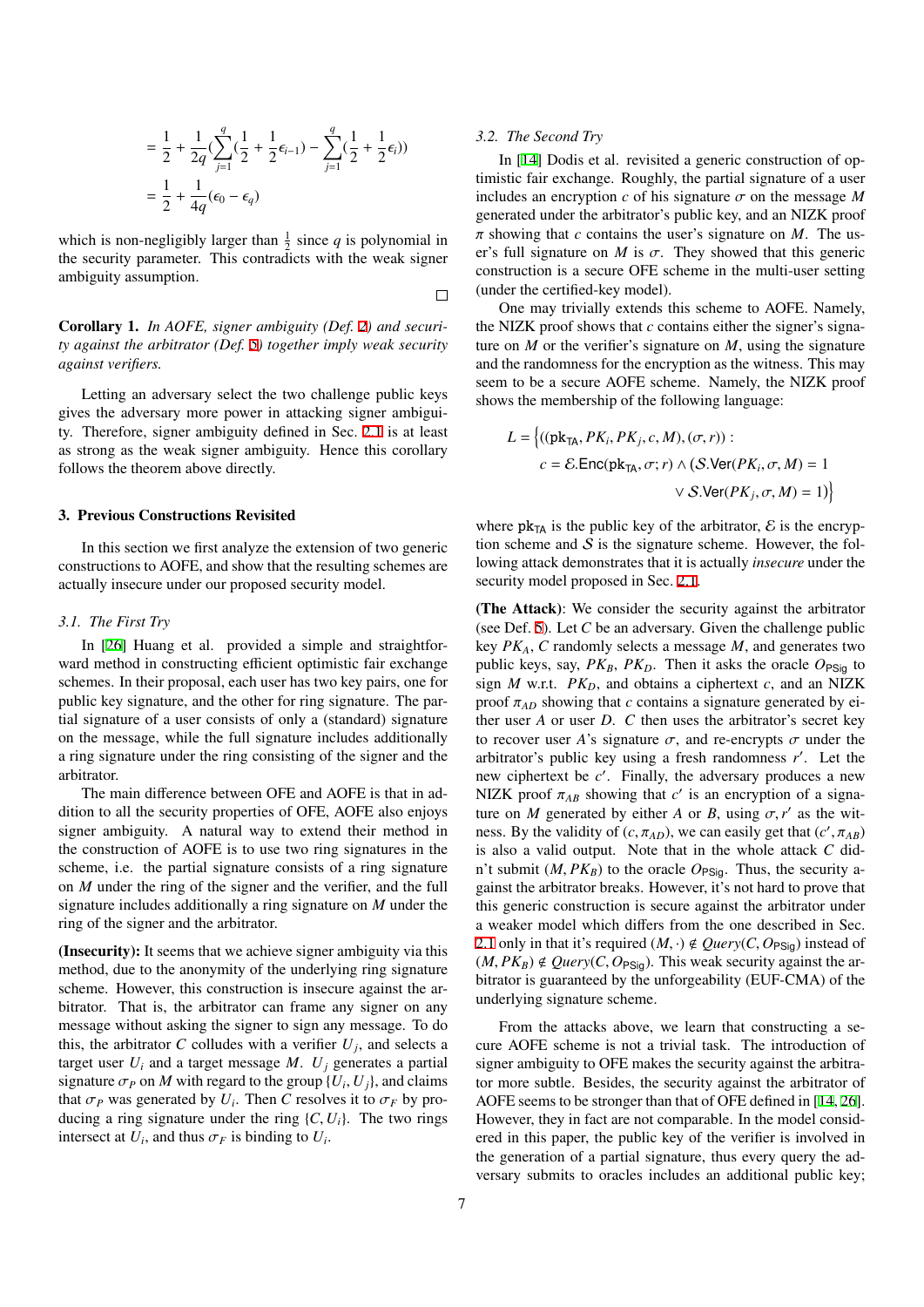while this is not the case in the model of OFE. In the security against the arbitrator (Def. [5\)](#page-7-1), the adversary is allowed to obtain the signer's signature on  $M$  (but with respect to any public key rather than  $PK_B$ ). This is similar with the strong unforgeability of digital signatures [[19\]](#page-16-36).

#### <span id="page-9-0"></span>4. Our Generic Construction

Now we propose a generic construction of AOFE in the standard model, which is similar with the one widely used in building OFE schemes. Namely, the signer's signature is encrypted under the arbitrator's public key, and then a non-interactive proof is given to show that the ciphertext contains the signer's signature on the message. As pointed by Boyd et al. [[10\]](#page-16-16), the non-interactive proof is not much different from the signer's signature, as it's also sufficient to prove to others that the signer is bound to the message. Since AOFE requires that a verifier cannot prove to others that the signer is bound to a message, in the generic construction the signer has the verifier involved in the proof. That is, the signer provides a non-interactive proof showing that the ciphertext contains either the signer's signature or the verifier's signature on the message.

### *4.1. The Proposal*

Let  $S = (Kg, Sig, Ver)$  be a public key signature scheme that is *weakly existentially unforgeable under chosen message attacks* [[7,](#page-16-30) [19\]](#page-16-36), and OTS = (Kg, Sig, Ver) be a *strong one-time* signature scheme. Let  $\mathcal{E} = (Kg, Enc, Dec)$  be a tag-based public key encryption scheme that is *selective-tag weakly CCA secure*, and  $\Pi = (Kg, Prv, Ver, (Sim<sub>1</sub>, Sim<sub>2</sub>))$  be a NIZK proof system for the following language:

$$
L = \left\{ ((\text{pk}_{\text{TA}}, PK_i, PK_j, c, \text{tag}, M), (\sigma, r)) : \right.
$$
  

$$
c = \mathcal{E}.\text{Enc}(\text{pk}_{\text{TA}}, \text{tag}, \sigma; r) \land (\mathcal{S}.\text{Ver}(PK_i, \sigma, M) = 1)
$$
  

$$
\lor \mathcal{S}.\text{Ver}(PK_j, \sigma, M) = 1) \right\}.
$$

Algorithm Π.Kg takes as input 1*<sup>k</sup>* and outputs a common reference string crs. Prv and Ver are the prover strategy and verification algorithm respectively.  $(Sim_1, Sim_2)$  is the simulator, where  $Sim<sub>1</sub>$  takes as input  $1<sup>k</sup>$  and outputs a simulated common reference string crs that's indistinguishable from a real one, along with the corresponding trapdoor  $\tau_s$ , and  $\text{Sim}_2$ takes as input  $(crs, \tau_s, x)$  and outputs a non-interactive proof whose distribution is indistinguishable from that of proofs output by the prover. Note that the membership of the language above is efficiently checkable, so we have that  $L \in \mathcal{NP}$ . Figure [1](#page-10-0) (on page [9\)](#page-10-0) describes our generic construction of AOFE, named GAOFE.

Note that in Figure [1](#page-10-0) (page [9](#page-10-0)) we omit the description of the parameter generation algorithm just for simplicity. This algorithm simply calls the corresponding parameter generation algorithms of the encryption scheme and the signature scheme to generate their parameters, which will be used in the other algorithms of GAOFE.

*Remark* 3 : Note that in the construction, the public keys of both the signer and the verifier, i.e.  $PK_i$  and  $PK_j$ , are included in the message to be signed of the one-time signature  $\delta$ . This is important, as otherwise the scheme would be vulnerable to an attack which compromises the security against signers. Specifically, the signer Alice runs as the verifier an execution of the protocol with Bob. After obtaining Bob's partial signature  $\sigma_{PR}$ , Alice aborts this execution, and then restarts a new execution as the signer with Bob. She sends  $\sigma_{P,B}$  as her partial signature to Bob. As  $\sigma_{PB}$  is a valid signature with regard to the group consisting of Alice and Bob, and the partial signature doesn't specify who the signer is and who the receiver is, Bob would view it as a valid one, and then returns his full signature. At this time, Alice aborts this execution again. Bob then resorts to the arbitrator for resolving  $\sigma_{P,B}$  to a full one. However, since it was originally generated by Bob himself, the arbitrator can only resolve it to Bob's full signature. So in this case, Bob cannot get Alice's full signature, and thus the security against signers is broken. Therefore, it seems necessary to specify in the message to be signed the identities of the signer and the verifier. Besides the validity check of the partial signature, the verifier should also check if the public key of the receiver specified in the signature, i.e.  $PK_j$ , is his. If not, it should reject. However, the inclusion of public keys doesn't contradict the signer ambiguity. The embedding of  $PK_i$  and  $PK_j$  to the message to be signed doesn't require any private information, and anyone can do it. The verifier is still able to use his secret key to produce indistinguishable partial signatures. We also note that the attack above does not happen in ordinary OFE at all. Thus, this attack shows a big difference between AOFE and OFE.

### *4.2. Security Analysis*

Theorem 2. GAOFE *is a secure ambiguous optimistic fair exchange scheme.*

The theorem follows the following lemmas directly:

Lemma 1. GAOFE *is resolution ambiguous.*

*Proof.* Guaranteed by the security against signers (as shown in Lemma [3\)](#page-11-0), if a partial signature  $\sigma_p$  is valid, then with overwhelming probability that the arbitrator can extract the signer's signature  $\sigma$  on the message. Conditioned on that the resolution succeeds, the signature output by the arbitrator is the same as that output by the signer. Therefore, the distribution of the output by the arbitrator is indistinguishable from that of the signer's signatures. So the construction above is resolution ambiguous.  $\Box$ 

#### <span id="page-9-1"></span>Lemma 2. GAOFE *is signer ambiguous.*

Before presenting the proof, we describe how the simulation algorithm FPSig works. To simulate a partial signature on *M*, the verifier *U<sup>j</sup>* generates a fresh one-time key pair (*otvk*, *otsk*) and uses its own secret key  $S K_j$  to generate its signature  $\sigma$  on *otvk*. The rest remains the same as algorithm PSig.

*Proof.* Let *D* be a PPT adversary against the security against verifiers. We modify the experiment so that the challenger runs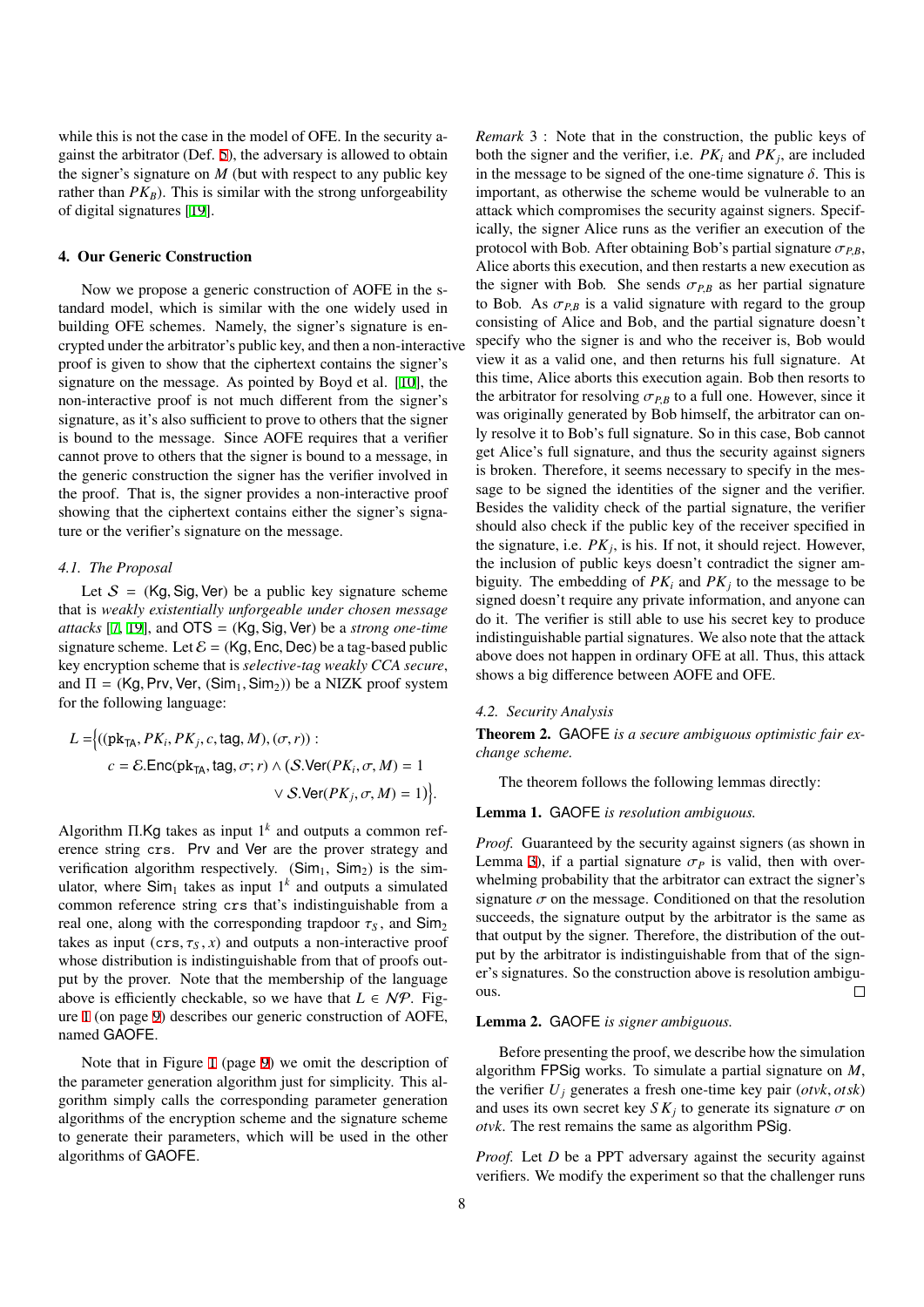- Setup<sup>TTP</sup>: Given PM, the arbitrator runs  $\mathcal{E} \cdot \mathsf{Kg}(1^k)$  to generate a key pair, (pk<sub>TA</sub>, sk<sub>TA</sub>), and invokes  $\Pi$ .Kg( $1^k$ ) to produce a common reference string. It publishes  $APK = (pk_{TA}, crs)$  and stores  $ASK = sk_{TA}$  secretly.
- Setup<sup>User</sup>: Each user  $U_i$  runs  $S.Kg(1^k)$  to generate a key pair for the signature scheme,  $(pk_i, sk_i)$ , and publishes  $PK_i = pk_i$ and stores  $S K_i = S k_i$ .
- PSig: To partially sign a message *M* with verifier  $U_j$ , the user  $U_i$  does the following.
	- Generate a new pair of one-time key for OTS, i.e. (*otvk*, *otsk*) ← OTS.Kg(1*<sup>k</sup>* ).
	- Compute a signature σ on *otvk*, i.e. σ ← S.Sig(*S K<sup>i</sup>* , *otvk*).
	- Encrypt the signature under the arbitrator's public key using randomness *r* with respect to tag *otvk*, i.e. *c* ←  $E.Enc(pk<sub>TA</sub>, *otvk*,  $\sigma$ ; *r*).$
	- Produce an NIZK proof π using witness (σ,*r*), i.e.

 $\pi \leftarrow \Pi$ .Prv(crs, (pk<sub>TA</sub>, *PK*<sub>*i*</sub>, *PK*<sub>*j*</sub>, *c*, *otvk*, *otvk*), ( $\sigma$ , *r*)).

– Sign the ciphertext, the proof and the message using *otsk*, i.e.

<span id="page-10-0"></span> $\delta \leftarrow$  OTS.Sig(*otsk*, *c*|| $\pi$ || $M$ || $PK_i$ || $PK_j$ ).

The parital signature  $\sigma_p$  is composed of  $(c, \pi, \delta, \text{otv}k)$ .

- PVer: On receiving  $U_i$ 's partial signature  $\sigma_p = (c, \pi, \delta, \text{otv}k)$  on message *M*, user  $U_i$  checks if  $\overline{OTS}$ . Ver(*otvk*, δ, *c*∥π||*M*||*PK*<sub>*i*</sub>||*PK*<sub>*j*</sub>) = 1 and Π. Ver(crs, (pk<sub>TA</sub>, *PK<sub>i</sub>*, *PK<sub>j</sub>*, *c*, *otvk*, *otvk*), π) = 1. If either fails, it rejects; otherwise, it accepts.
- Sig: To sign a message *M* with verifier  $U_j$ , user  $U_i$  first computes a partial signature  $\sigma_P = (c, \pi, \delta, \text{or } v \kappa)$  as above, and then sets its full signature to be  $\sigma_F = (\sigma, \sigma_P)$ .
- Ver: On receiving  $U_i$ 's full signature  $\sigma_F = (\sigma, (c, \pi, \delta, \omega t_k))$  on message *M*, the verifier first checks if  $PVer(M, (c, \pi, \delta, \text{otv}), {PK_i, PK_j}, APK) = 1$  and  $S.$ Ver(pk<sub>i</sub>,  $\sigma$ ,  $\text{otv}$ k) = 1. If either fails, it outputs 0 (reject); otherwise, it outputs 1 (accept).
- Res: On receiving from  $U_j$  a partial signature  $\sigma_P = (c, \pi, \delta, \text{otv}k)$  claimed to be generated by  $U_i$ , the arbitrator checks the validity of  $\sigma_P$  by calling algorithm PVer. If it's invalid, it returns  $\perp$  to  $U_j$ . Otherwise, it recovers  $\sigma$  from c by computing  $\sigma \leftarrow \mathcal{E}.\mathsf{Dec}(\mathsf{sk}_{\mathsf{TA}}, \text{otv}, c)$ . If  $\mathcal{S}.\mathsf{Ver}(PK_i, \sigma, \text{otv}) = 1$ , the arbitrator returns  $\sigma$  to  $U_j$ ; otherwise, it returns ⊥.

Figure 1: Our Generic Construction of AOFE, GAOFE

 $\Pi$ .Sim<sub>1</sub> algorithm to generate the common reference string crs along with a simulation trapdoor  $\tau_S$ . By the common reference string indistinguishability of Π, *D*'s advantage in new experiment is negligibly close to that in the original experiment.

Second, we modify the experiment so that to answer each query the adversary submits to  $O_{PSig}$  and to prepare the challenge partial signature, the challenger calls  $\Pi$ . Sim<sub>2</sub> on input  $\tau<sub>S</sub>$  to produce the proof  $\pi$ , instead of calling the prover strategy with the witness  $(\sigma, r)$ . Guaranteed by the zero-knowledge property of Π, this modification brings only a negligible difference to *D*'s advantage.

Third, the experiment is modified again so that for each valid query submitted by the adversary to oracle  $O_{\text{Res}}$ , i.e.  $(M,$  $\sigma_P$ ,  $\{PK_i, PK_j\}$ ) where  $\sigma_P = (c, \pi, \delta, \text{otvk})$ , if  $\text{otvk}$  was ever used by  $O_{\text{PSig}}$  in answering *B*'s partial signing query, i.e.  $(M', PK')$ is the query and  $\sigma' = (c', \pi', \delta', \text{otvk})$  is the answer, but  $(c, \pi, M, \delta')$  $\{PK_i, PK_j\}, \delta$   $\neq$  (*c'*, $\pi'$ , $M'$ ,  $\{PK_A, PK'\}, \delta'$ ), the experiment is aborted. As will be discussed in the proof of Lemma [5](#page-12-0), this case happens with negligible probability, guaranteed by the strong one-time unforgeability of OTS. Hence, *D*'s advantage does not change noticeably.

Assume that *D* can win this experiment with non-negligible advantage  $\epsilon_D$ , we then use it to build another PPT algorithm  $D'$ 

to break the selective-tag CCA security of  $\mathcal{E}$ , as below.

 $D'$  first calls OTS.Kg( $1^k$ ) to generate a one-time key pair (*otvk*<sup>∗</sup> , *otsk*<sup>∗</sup> ), and submits *otvk*<sup>∗</sup> to its challenger as the challenge tag, which then returns a public key  $pk$  of  $E$ .  $D'$  runs  $\Pi$ .Sim<sub>1</sub>(1<sup>k</sup>) to generate (crs,  $\tau_S$ ), and calls S.Kg(1<sup>k</sup>) to generate a key pair for the honest user  $U_A$ , say,  $(PK_A, SK_A)$ . It invokes *D* on input  $APK, PK<sub>A</sub>$ ) =  $((pk, crs), PK<sub>A</sub>)$ , and then begins to simulate oracle  $O_{\text{Res}}$  for *D*.

Given a query  $(M, \sigma_P, \{PK_i, PK_j\})$  where  $\sigma_P = (c, \pi, \delta, \text{otvk})$ , *D'* first checks if the query passes the PVer algorithm. If not, it returns  $\perp$  to *D*; otherwise, the soundness of  $\Pi$  implies that *c* contains a valid signature  $\sigma$  on *otvk* with respect to either  $PK_i$ or  $PK_j$ . *D'* forwards the ciphertext *c* and the tag *otvk* to its own decryption oracle, and obtains  $\sigma$ . If either *S*. Ver( $PK<sub>i</sub>$ ,  $\sigma$ ,  $otvk$ ) = 1 or *S*. Ver( $PK_j$ ,  $\sigma$ ,  $otvk$ ) = 1 holds, *D'* returns  $\sigma$  to *D*.

At some time, *D* submits  $(M^*, (PK_A, SK_A), (PK_B, SK_B))$ . *D* ′ first checks if both the key pairs are valid. If not, *D* aborts and outputs a random bit. Otherwise, it does the following:

- 1. Run *S*.Sig twice to generate signatures  $\sigma_0$ ,  $\sigma_1$  on  $\partial w^*$ using  $S K_A$ ,  $S K_B$  respectively.
- 2. Submit  $\sigma_0$ ,  $\sigma_1$  to its own challenger, which returns a ciphertext  $c^*$  of  $\sigma_b$  with respect to tag  $otvk^*$  for some random bit  $b \in \{0, 1\}$ .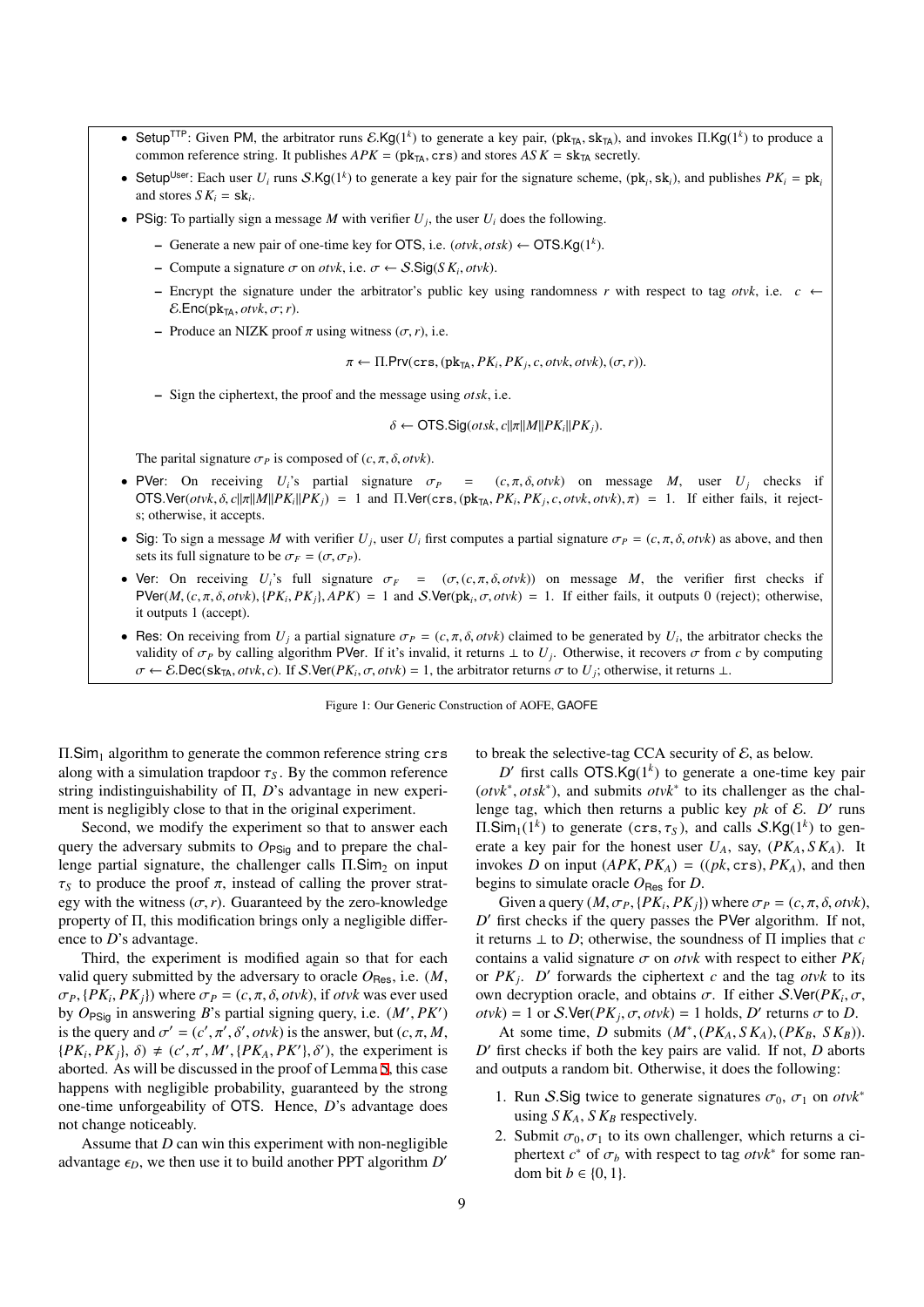- 3. Call the simulator  $\Pi$ . Sim<sub>2</sub> on input the trapdoor  $\tau_s$  to generate a proof  $\pi^*$  for (pk,  $PK_A$ ,  $PK_B$ ,  $c^*$ ,  $otvk^*$ ).
- 4. Use *otsk*<sup>\*</sup> to compute a one-time signature  $\delta^*$  on  $c^* || \pi^* || M^*$ ∥ *PKA*∥*PKB*.

The challenge signature prepared by *D'* is  $\sigma_p^* = (c^*, \pi^*, \delta^*, \text{otv}k^*)$ . If  $b = 0$ ,  $\sigma_p^*$  is a valid partial signature output by algorithm PSig; otherwise,  $\sigma^*$  is a simulated partial signature output by algorithm FPSig.

 $D'$  returns  $\sigma_p^*$  to the adversary, and then continues to simulate the oracle  $O_{\text{Res}}$ . Let  $(M, \sigma_P, \{PK_i, PK_j\})$  be any of its valid queries, where  $\sigma_P = (c, \pi, \delta, \text{otv}k)$ . We distinguish the following two cases:

- 1. *otvk* ≠ *otvk*<sup>\*</sup>. In this case, *D'* simulates  $O_{\text{Res}}$  in the same way as above.
- 2.  $otvk = otvk^*$ . We say, this case will not happen in the experiment. First of all, we can exclude the subcase  $(c^*||\pi^*||)$  $M^*$ || $PK_A$ || $PK_B$ ,  $\delta^*$ ) = (*c*|| $\pi$ || $M$ || $PK_i$ ||  $PK_j$ ,  $\delta$ ), because the adversary is prohibited from asking  $O_{\text{Res}}$  for resolving  $(M^*, \sigma_P^*, \{PK_A, PK_B\})$ . On the other hand, if  $(c^*||\pi^*||M^*||)$  $PK_A||PK_B, \delta^*$   $\neq$   $(c||\pi||M||PK_i||PK_j, \delta)$ , according to the experiment's specification, the experiment is aborted.

Finally, A outputs a bit *d*. D then outputs a bit  $b' = d$  and halts.

It's readily seen that the oracle  $O_{\text{Res}}$  is simulated indistinguishably by *D'*. If *D* succeeds in the experiment, *D'* also succeeds in outputting the bit *b* ′ . So *D*'s advantage is

$$
Adv_{D'}^{T-PKE}(k) \ge Adv_{D}^{SA}(k) = \epsilon_{D}
$$

which is non-negligible by hypothesis. Therefore, the selectivetag CCA security of  $\mathcal E$  is broken.  $\Box$ 

### <span id="page-11-0"></span>Lemma 3. GAOFE *is secure against signers.*

*Proof.* If a partial signature  $(c, \pi, \delta, \text{otv}k)$  of  $U_A$  is valid on message *M* with respect to verifier  $U_B$ , by the soundness of  $\Pi$  and the perfect completeness of  $\mathcal{E}$ , with overwhelming probability the arbitrator can recover from the ciphertext  $c$  a valid signature  $\sigma$  on *M* generated by either  $U_A$  or  $U_B$ . On the other hand, due to the security against the arbitrator (as shown in Lemma [5\)](#page-12-0), we know that only with negligible probability can the adversary *A* forge a signature on behalf of an honest user  $U_B$ . Therefore, the valid signature must be generated by the adversary itself. Hence, the adversary can only break the security against signers with negligible probability.  $\Box$ 

### Lemma 4. GAOFE *is secure against verifiers.*

*Proof.* Let *B* be an efficient adversary against the security against verifiers. Let  $P$  be the set of partial signatures returned by the oracle  $O_{PSig}$ , and let  $(M^*, PK_B, \sigma_F^*)$  be *B*'s final output, where  $\sigma_F^* = (\sigma_P^*, \sigma^*)$ . First of all, we modify the experiment so that if  $\sigma_p^* \notin \mathcal{P}$ , we abort it. Guaranteed by the security against the arbitrator (shown in Lemma [5](#page-12-0)), the modification leads to only a negligible difference in *B*'s success probability.

Second, we modify the experiment so that the challenger runs  $\Pi$ . Sim<sub>1</sub> algorithm to generate the common reference string

crs along with a simulation trapdoor  $\tau_s$ , and to answer each query the adversary submits to  $O_{PSiq}$  the challenger calls  $\Pi$ . Sim<sub>2</sub> with  $\tau_s$  to produce the proof  $\pi$ , instead of calling the prover strategy with the witness  $(\sigma, r)$ . By the zero knowledge property of Π, we know that the modification brings a negligible difference to *B*'s success probability.

Third, the experiment is modified again so that for each valid query submitted by the adversary to oracle  $O_{\text{Res}}$ , i.e.  $(M,$  $\sigma_P$ ,  $\{PK_i, PK_j\}$ ) where  $\sigma_P = (c, \pi, \delta, \text{otvk})$ , if  $\text{otvk}$  was ever used by *O*PSig in answering *B*'s partial signing query, i.e. (*M*′ , *PK*′ ) is the query and  $\sigma' = (c', \pi', \delta', \text{otvk})$  is the answer, but  $(c, \pi, M, \delta')$  $\{PK_i, PK_j\}, \delta$   $\neq$   $(c', \pi', M', \{PK_A, PK'\}, \delta')$ , the experiment is aborted. If the case happens, obviously, it indicates that the adversary produces a forgery for the signature scheme OTS. Guaranteed by the strong one-time unforgeability of OTS, we have that the modification affects *B*'s success probability negligibly as well.

Next we show that *B*'s success probability in this experiment, say,  $\epsilon_B$ , is negligible in *k*. Assume that  $\epsilon_B$  is non-negligible, we then use *B* to build another PPT algorithm *D* to break the selective-tag CCA security of  $\mathcal E$ .

*D* first invokes the algorithm  $S.Kg(1^k)$  to generate a pair of one-time key, (*otvk*<sup>∗</sup> , *otvk*<sup>∗</sup> ), submits *otvk*<sup>∗</sup> to its challenger as the target tag, and receives a challenge public key  $pk$  of  $E$  from the challenger. It runs  $\Pi$ . Sim<sub>1</sub>(1<sup>k</sup>) to generate (crs,  $\tau_s$ ), and calls S.Kg to generate  $(PK_A, SK_A)$ . Suppose that *B* will submit at most  $q$  distinct query to oracle  $O_{PSiq}$ , which is polynomial in the security parameter. *D* picks *i* at random from the set  $\{1, \dots, q\}$ , and sets  $pk_{TA} = pk$ ,  $APK = (crs, pk_{TA})$ . It invokes *B* on input (*APK*, *PKA*), and then begins to simulate oracles for *B* as follows.

- $O_{\text{Res}}$ : On input a resolution query,  $(M, \sigma_P, PK_i, PK_j)$ , *D* first checks the validity of the query, and returns  $\perp$  if it doesn't pass the PVer algorithm. It asks its decryption oracle to decrypt *c* with respect to tag *otvk*, and receives σ from it. *D* returns σ if S.Ver(*PK<sup>i</sup>* , σ, *otvk*) = 1 or  $S.\text{Ver}(PK_j, \sigma, \text{otvk}) = 1.$
- $O_{\text{PSig}}$ : Let  $(M, PK')$  be the *j*-th distinct query *B* submits to the oracle. If  $j \neq i$ , this query is dealt with by *D* like a real user. If  $j = i$ , *D* computes  $\sigma^* \leftarrow S.Sig(SK_A, \text{otv}k^*)$ . It sets  $\sigma_0 = \sigma^*$  and randomly selects  $\sigma_1$  from the range of  $S.Sig(\cdot, \cdot)$ , and forwards  $\sigma_0$ ,  $\sigma_1$  to its challenger, which randomly chooses one of them say,  $\sigma_b$  for some bit *b* ∈  $\{0, 1\}$ , to encrypt. Let the ciphertext be  $c^*$ . *D* then calls algorithm  $\Pi$ . Sim<sub>2</sub> with the simulation trapdoor  $\tau_s$  to produce a proof  $\pi^*$  on (pk<sub>TA</sub>,  $PK_A$ ,  $PK', c^*$ ,  $otvk^*$ ,  $otvk^*$ ). It then completes the generation of the partial signature by computing  $\delta^* = \text{OTS.Sig}(ots^*, c^* || \pi^* || M || P K_A || P K'),$ and returns  $\sigma_p^* = (c^*, \pi^*, \delta^*, \text{otv}k^*)$  back to the adversary *B*.

Finally *B* outputs  $(M^*, PK_B, \sigma_F^*)$ , where  $\sigma_F^* = (\sigma_P^*, \sigma^*)$ . If the output doesn't satisfy the winning condition, *D* aborts and outputs a random bit. By the specification of the experiment, we know that  $\sigma_p^* \in \mathcal{P}$ . If  $(M^*, PK_B)$  is not the *i*-th distinct query to oracle  $O_{PSig}$ , alternatively, *D*'s guess of *i* is incorrect, *D* aborts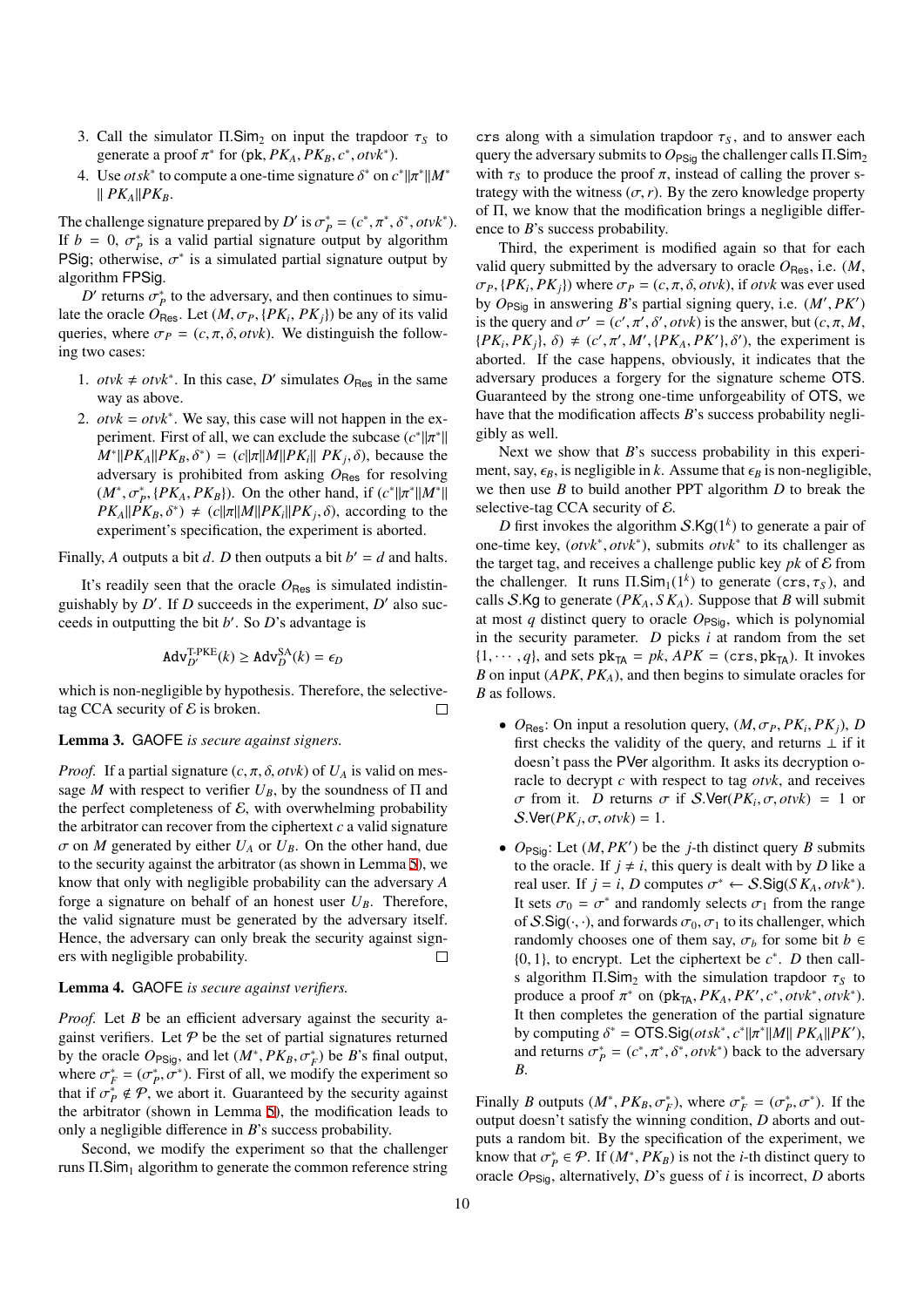and outputs a random bit. If  $\text{Ver}(M^*, \sigma_F^*, PK_A, PK_B, APK) = 1$ , *D* outputs 0; otherwise, it outputs 1.

We now consider the simulation of oracles  $O_{\text{Res}}$  and  $O_{\text{PSig}}$ . Let  $(M, \sigma_P = (c, \pi, \delta, \text{otvk}), \{PK_i, PK_j\})$  be a valid query to  $O_{\text{Res}}$ . If  $c \neq c^*$ , *D* can handle this query as above. We then focus on the other case,  $c = c^*$ .

- If *otvk*  $\neq$  *otvk*<sup>\*</sup>, *D* can simply forward (*otvk*, *c*<sup>\*</sup>) to its decryption oracle as the tag *otvk* is different from the challenge one,  $otvk^*$ , and obtain the signature  $\sigma$ .
- If  $otvk = otvk^*$ , *D* is not allowed to ask its oracle to decrypt *c* <sup>∗</sup> with respect to *otvk*<sup>∗</sup> . However, as discussed in the proof of Lemma [2,](#page-9-1) this case will not happen.

Regarding the oracle  $O_{PSig}$ , it's perfectly simulated when  $j \neq i$ . For  $j = i$ , if  $c^*$  is an encryption of  $\sigma_0$ , the view of *B* is identical to that in a real attack, and *B* will succeed in the experiment with probability  $\epsilon_B$ , which is non-negligible. If  $c^*$  is an encryption of  $\sigma_1$ , the view of the adversary is indistinguishable from that in a real attack, due to the zero knowledge property of Π. Since *c* ∗ is independent of *PKA*, and thus provides no help to *B* in generating  $\sigma_F^*$ . In this case, if *B* successfully produces a valid full signature  $\sigma_F^*$ , it should be that *B* forges a full signature on behalf of the honest user  $U_A$ , thus breaking the security against arbitrator. As shown in Lemma [5](#page-12-0), *B*'s success probability in this case is negligible.

Let  $b'$  be the bit that  $D$  outputs. We want to show that  $|Pr[b' = 1 \land b = 1] - Pr[b' = 0 \land b = 1]|$  is non-negligible in *k*. No matter  $b = 0$  or  $b = 1$ , the probability that *D* aborts due to an incorrect guess of *i* is the same, and when it aborts, it outputs 0 with probability exactly one-half. Therefore, we only need to focus on the case in which *D* guesses *i* correctly, which happens with probability 1/*q*. Denote this event by Corr.

If  $b = 0$ , as we discussed above, the probability that *B* outputs a valid  $\sigma_F^*$  is  $\epsilon_B$ . Thus, *D* outputs 0 with probability at least  $\epsilon_B$ . On the other side, i.e.  $b = 1$ , as discussed above, the probability that *D* outputs 0 is  $\varepsilon$ , which is the maximum probability that an efficient can break the security against the arbitrator, and is negligible. So we get the following:

$$
Adv_{D}^{T-PKE}(k) = \left| Pr[b' = b] - \frac{1}{2} \right|
$$
  
\n
$$
= \left| Pr[b' = b \land Corr] + Pr[b' = b \land \neg Corr] - \frac{1}{2} \right|
$$
  
\n
$$
= \left| Pr[Corr]Pr[b' = b | Corr] + Pr[\neg Corr]Pr[b' = b | \neg Corr] - \frac{1}{2} \right|
$$
  
\n
$$
= \left| \frac{1}{q} \left( \frac{1}{2} Pr[b' = 0 | b = 0 \land Corr] + \frac{1}{2} (1 - Pr[b' = 0 | b = 1 \land Corr]) \right) + \left( 1 - \frac{1}{q} \right) \frac{1}{2} - \frac{1}{2} \right|
$$
  
\n
$$
= \frac{1}{2q} |Pr[b' = 0 | b = 0 \land Corr] - Pr[b' = 0 | b = 1 \land Corr]]
$$
  
\n
$$
\geq \frac{1}{2q} |\epsilon_{g} - \epsilon|
$$

which is also non-negligible. Therefore, the selective-tag CCA security of  $\mathcal E$  is broken.  $\Box$ 

<span id="page-12-0"></span>Lemma 5. GAOFE *is secure against the arbitrator.*

*Proof.* Let *C* be a PPT adversary *C* which breaks the security against the arbitrator, and  $(M^*, \sigma_F^*, PK_B)$  be its final output, where  $\sigma_F^* = (\sigma_P^*, \sigma^*)$  and  $\sigma_P^* = (c^*, \pi^*, \delta^*, \text{otv}k^*)$ . We distinguish the following two cases.

1. *otvk*<sup>∗</sup> never appeared in oracle *O*PSig's answers. In this case, we can use *C*'s capability to build a PPT adversary  $F_0$  to break the weak unforgeability of S.

Suppose that *C* issues at most *q* distinct queries to oracle  $O_{\text{PSig}}$ .  $F_0$  runs S.Kg(1<sup>k</sup>) *q* times to generate *q* one-time key pairs, say,  $(\text{otv}k_1, \text{otv}k_1), \cdots, (\text{otv}k_q, \text{ots}k_q)$ . It submits  $\{otv k_1, \dots, \text{otv} k_q\}$  to its challenger, which then returns a public key *pk* and the corresponding signatures,  ${\{\sigma_1, \cdots, \sigma_q\}}$ .  $F_0$  then invokes C on input  $1^k$ , which returns a public key of the arbitrator,  $APK = (\text{pk}_{TA}, \text{crs})$ .  $F_0$  then returns  $PK_A = pk$  to *C*, and begins to simulate the partial signing oracle  $O_{PSiq}$  for *C*. On input the *i*-th distinct query  $(M, PK<sub>j<sub>i</sub></sub>), F<sub>0</sub>$  chooses a random string *r* from the randomness space of  $\mathcal{E}$ , uses *r* to encrypt  $\sigma_i$  under  $pk_{TA}$  with respect to the tag *otvk<sub>i</sub>*, and uses  $(\sigma_i, r)$  as the witness to compute a NIZK proof  $\pi$ .  $F_0$  runs OTS.Sig with secret key  $otsk_i$  to generate a one-time signature  $\delta$ on  $c||\pi||M||PK_A||PK_j$ . It returns  $(c, \pi, \delta, otvk_i)$  to C. It's readily seen that the simulation of  $O_{PSiq}$  is perfect.

Finally, *C* outputs  $(M^*, PK_B, \sigma_F^*)$  where  $\sigma_F^* = ((c^*, \pi^*, \delta^*,$  $otvk^*$ ),  $\sigma^*$ ), and wins the experiment with non-negligible probability  $\epsilon_C$ .  $F_0$  outputs  $(\text{otv}k^*, \sigma^*)$ . By the validity of *C*'s output, we know that *S*.Ver( $pk$ ,  $\sigma^*$ ,  $otvk^*$ ) = 1. Since *otvk*<sup>∗</sup> is fresh, i.e., *otvk*<sup>∗</sup> ∉ {*otvk*<sub>1</sub>, · · · , *otvk*<sub>*q*</sub>}, *F*<sub>0</sub> didn't ask its signing oracle to return a signature on *otvk*<sup>∗</sup> . Thus, ( $otvk^*, \sigma^*$ ) is a valid forgery for *S*. Therefore,  $F_0$  breaks the security of S with probability at least the same as *C*.

2. *otvk*<sup>∗</sup> appeared in one of *O*PSig's answers to *C*'s partial signing queries. Again, we assume that *C* issues at most *q* queries to  $O_{PSiq}$ , which is polynomial in *k*. We use *C* to build an algorithm  $F_1$  to break the security of OTS. Given a public key *otvk*<sup>∗</sup> of OTS and a one-time signing oracle,  $F_1$  invokes C on input  $1^k$  and obtains  $APK =$  $(pk_{TA}, crs)$  from it. It then calls  $S.Kg(1^k)$  to generate a key pair for user *A*, say, (*PKA*, *S KA*), and randomly selects *i* from  $\{1, \dots, q\}$ .  $F_1$  gives  $PK_A$  to  $C$ , and then begins to simulate oracle  $O_{PSig}$  for it.

If  $j \neq i$ ,  $F_1$  simulates the oracle like an honest user  $U_A$  does. If  $j = i$ , it uses *SK<sub>A</sub>* to generate a signature  $\sigma$  on *otvk*<sup>\*</sup>, selects a random string *r*, computes  $c \leftarrow$  $\mathcal{E}$ .Enc(pk<sub>TA</sub>,  $otvk^*$ ,  $\sigma$ ; *r*) and uses ( $\sigma$ , *r*) as the witness to produce a NIZK proof  $\pi$ .  $F_1$  then submits  $c||\pi||M||PK_A||PK_i$ to its signing oracle, and obtains a signature  $\delta^*$ . It then returns  $(c, \pi, \delta, \text{otv}k^*)$  back to *C*.

Finally *C* outputs  $(M^*, \sigma_F^*, PK_B)$  where  $\sigma_F^* = (\sigma_P^*, \sigma^*)$ and  $\sigma_p^* = (c^*, \pi^*, \delta^*, \text{otv}k^*)$ .  $F_1$  outputs  $(c^* || \pi^* || M^* || PK_A)$  $||PK_B, \delta^*$ ). Assume that *C* wins the experiment. So we have that OTS.Ver(*otvk*<sup>\*</sup>,  $\delta^*$ ,  $c^* || \pi^* || M^* || P K_A || P K_B$ ) = 1 and *C* didn't issue a query on input (*M*<sup>∗</sup> , *PKB*). Since the pair  $(M^*, PK_B)$  is fresh, we have that

$$
c^*||\pi^*||M^*||PK_A||PK_B \neq c||\pi||M||PK_A||PK_i.
$$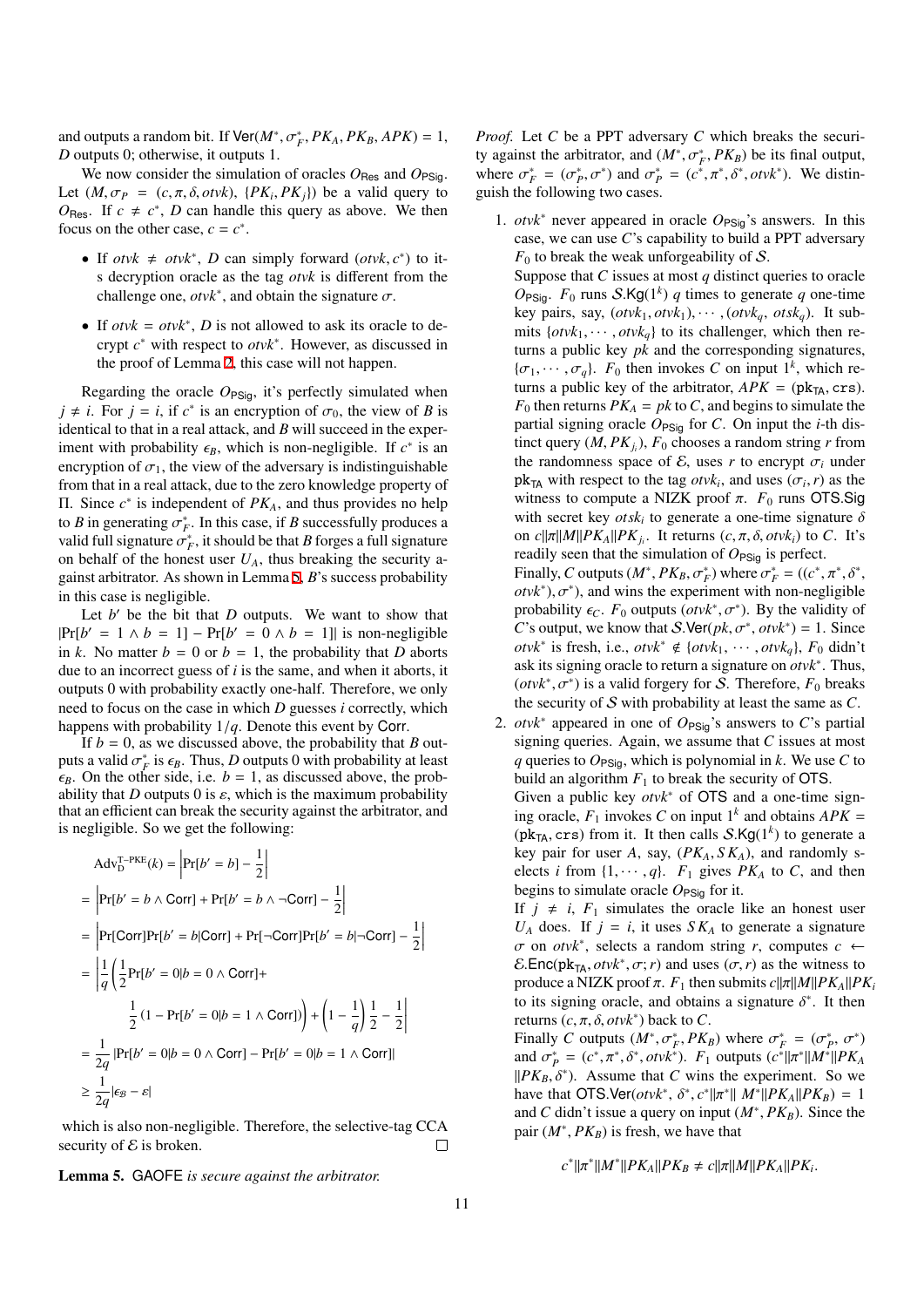So  $\delta^*$  is a valid signature on a new message. Therefore, the security of OTS is broken.

Since we do not know which of the two cases above will happen, we simply toss a coin *b*, and run the algorithm  $F<sub>b</sub>$ . Still, we have non-negligible probability to break the security of either S or OTS, if *C* wins its experiment with non-negligible probability.  $\Box$ 

*Remark* 4 : In our construction, the signer uses its secret key to generate a signature on a fresh one-time verification key, while the message is signed using the corresponding one-time signing key. As shown by Huang et al. in [[19\]](#page-16-36), this combination leads to a strongly unforgeable signature scheme. It's not hard to see that our proposed AOFE scheme actually achieves a stronger version of security against the arbitrator. That is, even if the adversary sees the signer  $U_A$ 's full signature  $\sigma_F$  on a message *M* with verifier  $U_B$ , it cannot produce another full signature on *M*, say,  $\sigma'_F$ , such that  $\text{Ver}(M, \sigma'_F, PK_A, PK_B, APK) = 1$ . The claim can be shown using the proof given above without much modification.

#### <span id="page-13-0"></span>5. A Concrete Scheme without Random Oracles

In this section, we propose an AOFE scheme, which is based on Groth and Sahai's idea of constructing a fully anonymous group signature scheme [\[17](#page-16-37), [18\]](#page-16-38). Before describing the scheme, we first introduce the assumptions and building tools used in our construction.

#### *5.1. Assumptions*

(Admissible Pairing): Let  $\mathbb{G}_1$  and  $\mathbb{G}_T$  be two cyclic groups of large prime order *p*.  $\hat{e}$  is an *admissible pairing* if  $\hat{e}$  :  $\mathbb{G}_1 \times \mathbb{G}_1 \to \mathbb{G}_T$  is a map with the following properties: (1)*Bilinearity*:  $\forall R, S \in \mathbb{G}_1$  and  $\forall a, b \in \mathbb{Z}$ ,  $\hat{e}(R^a, S^b) = \hat{e}(R, S)^{ab}$ ; (2) *Non-degeneracy*:  $\exists R, S \in \mathbb{G}_1$  such that  $\hat{e}(R, S) \neq 1$ ; and (3) *Computability*: there exists an efficient algorithm for computing  $\hat{e}(R, S)$  for any  $R, S \in \mathbb{G}_1$ .

(Decision Linear Assumption (DLIN)[\[8](#page-16-39)]): Let  $\mathbb{G}_1$  be a cyclic group of large prime order *p*. The Decision Linear Assumption for  $\mathbb{G}_1$  holds if for any PPT adversary  $\mathcal{A}$ , the following probability is negligibly close to 1/2:

$$
\Pr\left[F, H, W \leftarrow \mathbb{G}_1; r, s \leftarrow \mathbb{Z}_p; Z_0 \leftarrow W^{r+s}; Z_1 \leftarrow \mathbb{G}_1; \\
d \leftarrow \{0, 1\} : \mathcal{A}(F, H, W, F^r, H^s, Z_d) = d\right].
$$

(Strong Diffie-Hellman Assumption (SDH) [[7\]](#page-16-30)): The *q*-SDH problem in  $\mathbb{G}_1$  is defined as follows: given a  $(q+1)$ -tuple  $(g, g^x)$ ,  $g^{x^2}, \dots, g^{x^q}$ , output a pair  $(g^{1/(x+c)}, c)$  where  $c \in \mathbb{Z}_p^*$ . The *q*-SDH assumption holds if for any PPT adversary  $\mathcal{A}$ , the following probability is negligible:

$$
\Pr\left[x \leftarrow \mathbb{Z}_p^* : \mathcal{A}(g, g^x, \cdots, g^{x^q}) = (g^{\frac{1}{x+c}}, c)\right].
$$

#### *5.2. Building Tools*

(Tag-based Encryption Scheme): We use a tag-based public key encryption scheme  $\mathcal E$  with security based on the DLIN assumption reviewed above. Below is a brief review of a suitable scheme due to Kiltz [[28\]](#page-16-29).

**Key Generation:**  $(pk, sk) = ((F, H, K, L), (k, \lambda)) \leftarrow \mathcal{E}.K(p, \mathbb{G}_1,$  $\mathbb{G}_T$ ,  $\hat{e}$ ,  $g$ ), where  $F = g^k$  and  $H = g^{\lambda}$ ;

**Encryption:** Let  $M \in \mathbb{G}_1$  be a message, tag  $\in \mathbb{Z}_p$  a tag, and  $r, s \in \mathbb{Z}_p$  the randomness. The ciphertext *y* is computed as  $y = (y_1, y_2, y_3, y_4, y_5) = (F^r, H^s, M \cdot g^{r+s}, (g^{\text{tag}} K)^r, (g^{\text{tag}} L)^s);$ 

Decryption: The validity of a ciphertext can be checked without knowing the secret key. Anyone can check if  $\hat{e}(F, y_4)$  =  $\hat{e}(y_1, g^{\text{tag}}K)$  and  $\hat{e}(H, y_5) = \hat{e}(y_2, g^{\text{tag}}L)$ . If any one fails,  $\perp$ is returned. Otherwise,  $M$  is recovered by computing  $M =$  $y_3 \cdot y_1^{-1/k}$  $y_1^{-1/\kappa} \cdot y_2^{-1/\lambda}$  $\frac{1}{2}$ .

Note that the plaintext can also be recovered if the discrete logarithms of *K* and *L* with respect to *g* are known. Assume that  $K = g^{k'}$  and  $L = g^{l'}$ . After checking the validity of  $y = (y_1, y_2, y_3, y_4, y_5)$ , *M* can be computed as  $M = y_3$ .  $y_4^{-1/(tag+\kappa')}$  $y_5^{-1/(\text{tag}+\lambda')}$   $\cdot y_5^{-1/(\text{tag}+\lambda')}$  $\frac{5}{5}$ <sup>-1/(tag+ $\lambda$ )</sup>. Kiltz proved [\[28](#page-16-29)] that under the DLIN assumption, the tag-based encryption scheme is selective-tag weakly chosen-ciphertext secure, that is, an adversary  $A$  cannot tell which message was encrypted under tag<sup>∗</sup> (selected by  $A$  though) before seeing the public key, even when it has access to a decryption oracle that decrypts ciphertexts under any tag other than tag<sup>∗</sup> . Readers may refer to [\[28](#page-16-29)] for the definition of selective-tag weakly CCA security.

(Non-interactive Proofs): Recently, Groth and Sahai [\[18](#page-16-38)] proposed a general methodology for constructing simple and efficient non-interactive witness indistinguishable (NIWI) proofs and non-interactive zero-knowledge (NIZK) proofs that work for bilinear groups, without requiring complex NP-reductions. They proposed efficient non-interactive (NI) proofs for a set of equations in a bilinear group ( $p$ ,  $\mathbb{G}_1$ ,  $\mathbb{G}_7$ ,  $\hat{e}$ ,  $g$ ) over variables in  $\mathbb{G}_1$  and  $\mathbb{Z}_p$ , such as pairing products, i.e.  $\hat{e}(x_1, y_1) \cdot \hat{e}(x_2, y_2) =$ *T*, or multi-exponentiations, i.e.  $x_1^{\delta_1} x_2^{\delta_2} = 1$ , having solutions  $x_i \in \mathbb{G}_1$ ,  $\delta_j \in \mathbb{Z}_p$ , so that all equations are simultaneously satisfied. Their NI proofs can be based on subgroup decision assumption, (symmetric) external Diffie-Hellman ((S)XDH) assumption, and decision linear (DLIN) assumption. In our construction, we will use their DLIN-based technique.

*(Commitment Scheme)*: The Groth-Sahai's DLIN-based proofs consists of two commitment schemes, one for committing to variables of  $\mathbb{G}_1$ , and the other one to variables in  $\mathbb{Z}_p$ . The common reference string for either of the two schemes, can be generated in either of two indistinguishable ways.

For the first commitment scheme, a real common reference string is set up to  $U = F^R$ ,  $V = H^S$ , and  $W = g^{R+S}$ , a commitment to a variable  $x \in \mathbb{G}_1$  can be respectively expressed as  $c =$  $(c_1, c_2, c_3) = (F^r U^t, H^s V^t, g^{r+s} W^t x)$  for randomness  $r, s \in \mathbb{Z}_p$ . The key for extracting *x* from *c* is  $x = (\kappa, \lambda) = (\log_{g} F, \log_{g} H)$ , so the scheme is perfectly binding. A simulated common reference string consists of *F*, *H*,  $U = F^R$ ,  $V = H^S$  and  $W = g^T$ where  $T \neq R + S$ , and thus the scheme is also perfectly hiding.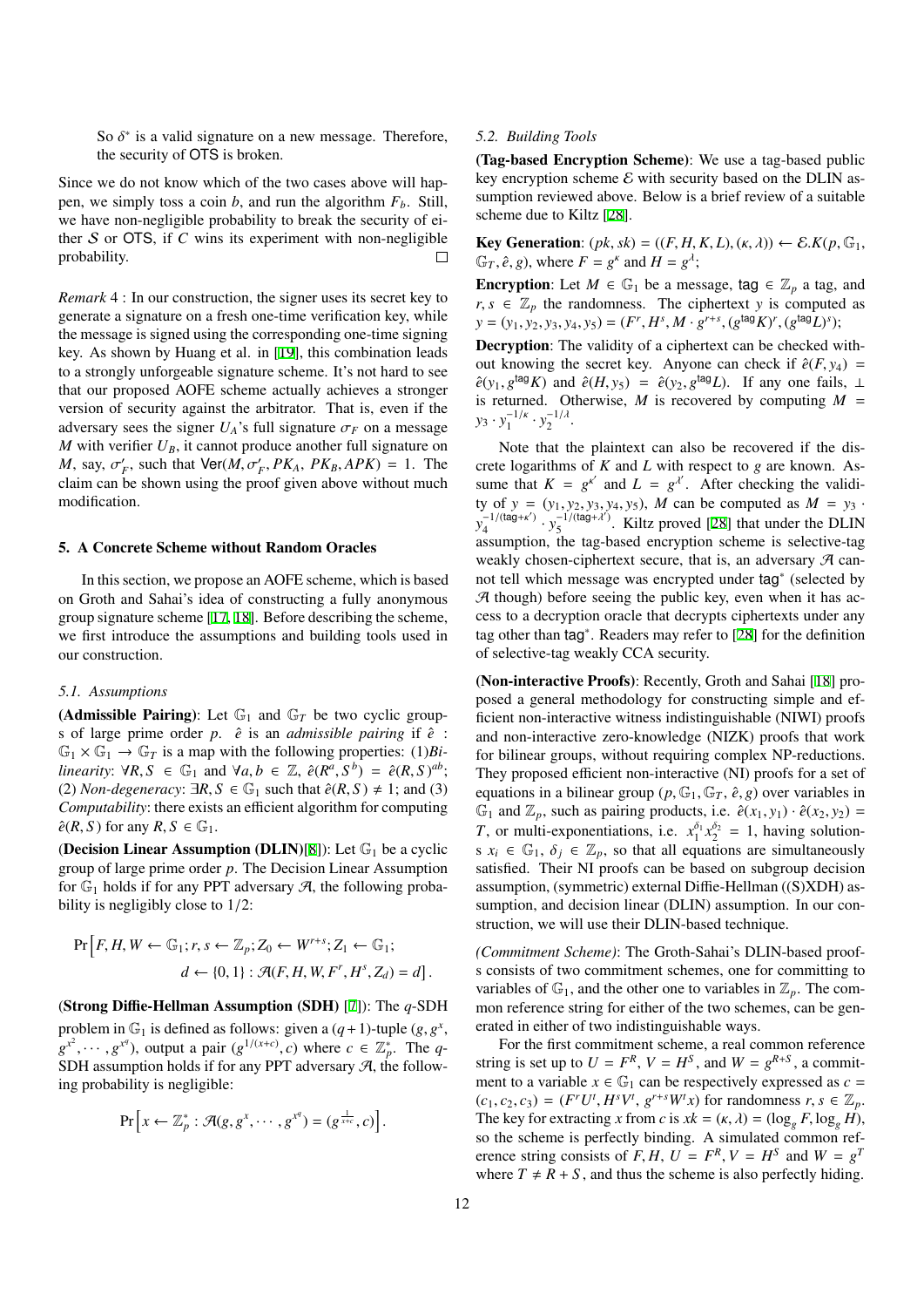For the commitment to a variable  $\delta \in \mathbb{Z}_p$ , a real common reference string consists of *F*, *H*,  $U' = F^{R'}$ ,  $V' = H^{S'}$  and  $W' = g^{T'}$  where  $T' \neq R' + S'$ , and a commitment to  $\delta$  is expressed as  $c' = (c'_1, c'_2, c'_3) = (F^{r'}(U')^{\delta}, H^{s'}(V')^{\delta}, g^{r'+s'}(W')^{\delta})$ for randomness  $r', s' \in \mathbb{Z}_p$ . The commitment scheme is perfectly binding. A simulated common reference string consists of *F*, *H*, *U* =  $F^{R'}$ ,  $V = H^{S'}$ ,  $W = g^{R'+S'}$ . The commitment scheme then becomes perfectly hiding. The simulation trapdoor is  $tk = (R', S')$ , and we can use it to reveal a commitment to 0 to any other value  $\delta \in \mathbb{Z}_p$ . Due to the DLIN assumption, we have that any PPT adversary cannot tell a real common reference string apart from a simulated one.

*(Groth-Sahai Proofs)*: Groth-Sahai NI proof system for bilinear groups consists of four PPT algorithms,  $(K_{NI}, P, V, X)$ , where the key generator  $K_{NI}$  takes as input a system parameter ( $p$ ,  $\mathbb{G}_1$ ,  $\mathbb{G}_T$ ,  $\hat{e}$ ,  $g$ ) and outputs a common reference string crs =  $(F, H, U,$  $V, W, U', V', W'$  and an extraction key *xk*; the algorithm *P* takes as input  $\text{crs}$ , a problem instance and a witness  $(\cdots, x_i, \cdots,$  $\delta_j$ ,  $\cdots$ ) and outputs a proof  $\pi$ ; the verification algorithm *V* takes as input crs, a problem instance, and a proof  $\pi$ , and outputs 1 indicating that  $\pi$  is valid or 0 indicating that  $\pi$  is invalid; and the extraction algorithm *X* takes as input crs, a problem instance, and a proof  $\pi$ , and outputs  $(\cdots, x_i, \cdots)$ .

Groth-Sahai NI proofs have perfect completeness, and perfect soundness on a real common reference string. Besides, they have perfect partial knowledge: the extraction algorithm will extract  $(\cdots, x_i, \cdots)$  from the proof, such that there is a solution for the equations using these  $x_i$ 's. Groth-Sahai proofs also have perfect witness-indistinguishability on a simulated common reference string: if there are many possible witnesses for the equations being satisfiable, the proof  $\pi$  does not reveal anything about which witness was used by the prover in generating  $\pi$ .

In our construction (Sec. [5.4](#page-14-0)), we use two NI proof systems: NIWI and NIZK. The NIWI proof system is used for showing that a BB-signature  $\overline{\sigma}$  is valid with respect to either  $PK_i$  or  $PK_j$ , i.e.

$$
\text{NIWI}\{\alpha : \hat{e}(\alpha, g^{\text{H}(otvk)} P K_i) = \hat{e}(g, g) \lor \hat{e}(\alpha, g^{\text{H}(otvk)} P K_j) = \hat{e}(g, g)\}.
$$

The NIZK proof system is used for showing that the commitment  $c = (c_1, c_2, c_3) = (F^{r_c}U^t, H^{s_c}V^t, g^{r_c+s_c}W^t\overline{\sigma})$  in the NIWI proof  $\pi_1$  and the ciphertext  $y = (y_1, y_2, y_3, y_4, y_5) = (F^{r_y}, H^{s_y},$  $g^{r_y+s_y}\overline{\sigma}$ ,  $(g^{tag}K)^{r_y}$ ,  $(g^{tag}L)^{s_y}$ ), where tag = H(*otvk*), contain the same  $\overline{\sigma}$ . This is equivalent to showing the knowledge of a solution to the equation  $(c_1^{-1}y_1)F^rU^t = 1 \land (c_2^{-1}y_2)H^sV^t =$ 1 ∧  $(c_3^{-1}y_3) g^{r+s}W^t = 1$ . If *c* and *y* contain different messages, then there will be no  $r, s, t$  satisfying all the equations above. Groth and Sahai [\[18](#page-16-38)] showed a way to turn the set of equations above to a *tractable* set, which has zero-knowledge proofs. The set of equations above is equivalent to the following one, which is tractable:

$$
\phi = 1 \wedge (c_1^{-1}y_1)^{\phi} F^r U^t = 1 \wedge
$$
  

$$
(c_2^{-1}y_2)^{\phi} H^s V^t = 1 \wedge (c_3^{-1}y_3)^{\phi} g^{r+s} W^t = 1.
$$

This NIZK proof system was also used by Groth in constructing

a fully anonymous group signature scheme [[17\]](#page-16-37). Readers may refer to [\[17](#page-16-37), [18](#page-16-38)] for more details.

### *5.3. High Level Description of Our Construction*

As mentioned in the introduction, many OFE schemes in the literature follows a generic framework: Alice encrypts her signature under the arbitrator's public key, and provides a proof showing that the ciphertext contains her signature. To extend this framework to AOFE, we may let Alice encrypt her signature under the arbitrator's public key and provide a proof showing that the ciphertext contains either her signature or Bob's signature.

Our concrete construction below follows the framework, which is based on the idea of Groth in constructing a fully anonymous group signature [\[17](#page-16-37)]. In detail, Alice's signature consists of a weakly secure BB-signature [\[7](#page-16-30)] and a strong onetime signature. Since only the BB-signature is related to Alice's identity, we encrypt it under the arbitrator's public key using Kiltz' tag-based encryption scheme [\[28](#page-16-29)], with the one-time verification key as the tag. The non-interactive proof is based on a technique due to Groth and Sahai [\[18](#page-16-38)]. It is efficient and does not require any complex NP-reduction. The proof consists of two parts. The first part includes a commitment to Alice's BBsignature along with a non-interactive witness indistinguishable (NIWI) proof showing that either Alice's BB-signature or Bob's BB-signature on the one-time verification key is in the commitment. The second part is non-interactive zero-knowledge (NIZK) proof (of knowledge) showing that the commitment and the ciphertext contains the same thing. These two parts together imply that the ciphertext contains a BB-signature on the message generated by either Alice or Bob. Both the ciphertext and the proof are authenticated using the one-time signing key. Guaranteed by the strong unforgeability of the one-time signature, no efficient adversary can modify the ciphertext or the proof.

# <span id="page-14-0"></span>*5.4. The Concrete Scheme and Security Analysis*

Our proposed concrete scheme, AOFE, is shown in Fig. [2.](#page-15-1)

## Theorem 3. *The proposed AOFE is secure in the multi-user setting and chosen-key model without random oracles, provided that DLIN assumption and SDH assumption hold.*

AOFE follows the framework of the generic construction proposed in Sec. [4.](#page-9-0) Intuitively, the resolution ambiguity is guaranteed by the extractability and soundness of the NIWI proof of knowledge system. The signer ambiguity and security against verifiers are due to the CCA security of the encryption scheme. Security against signers and security against the arbitrator are guaranteed by the weak unforgeability of BB-signature scheme. Proof of the security of the scheme almost follows that of our generic construction of AOFE.

One may notice that a NIWI proof  $\pi_1$  and a NIZK proof  $\pi_2$  are used in the generation of partial signatures in AOFE, while only a NIZK proof is required in the generic construction GAOFE. This is not to say the instantiation deviates from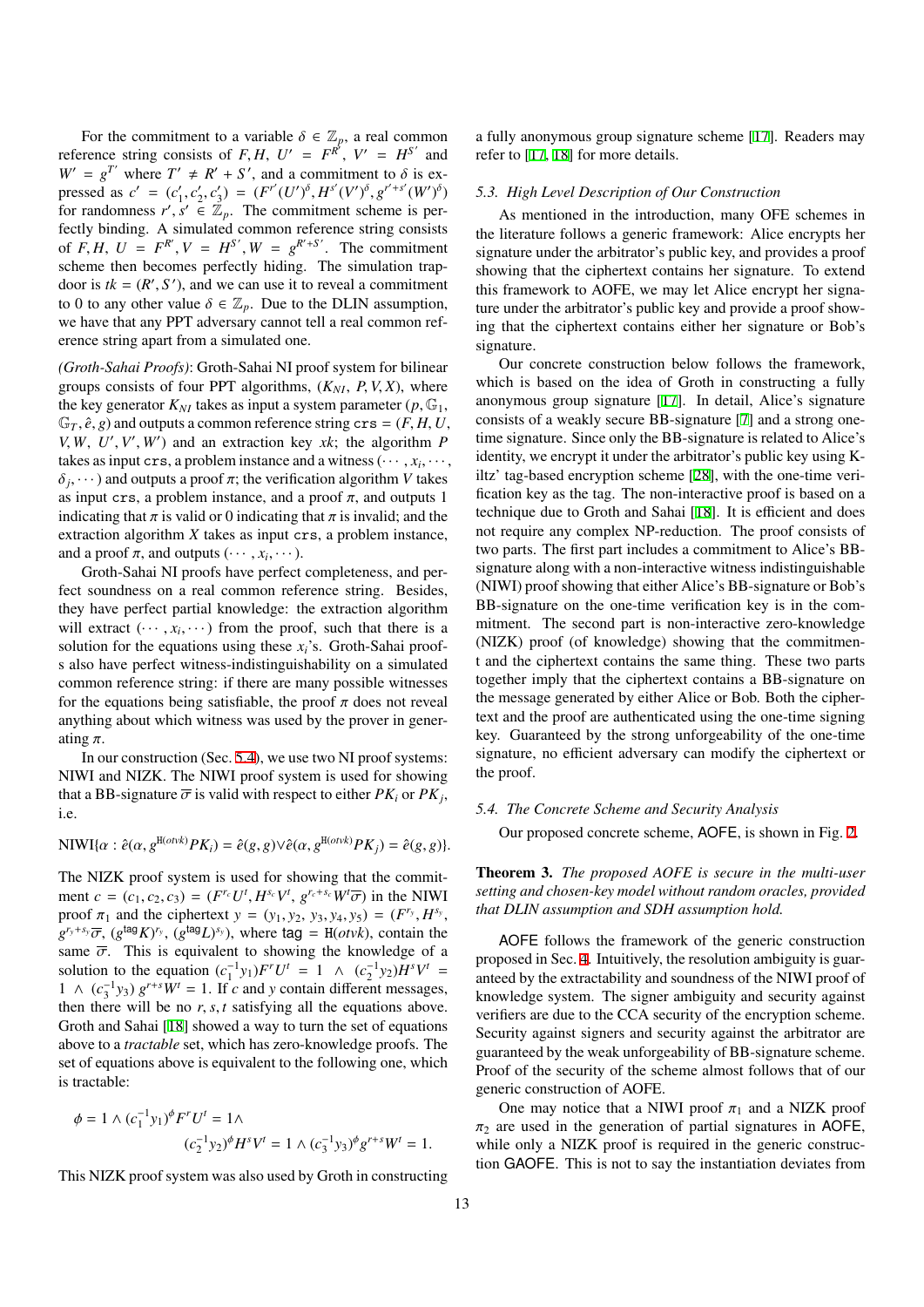- PMGen takes  $1^k$  and outputs PM =  $(1^k, p, \mathbb{G}_1, \mathbb{G}_T, \hat{e}, g)$  so that  $\mathbb{G}_1$  and  $\mathbb{G}_T$  are cyclic groups of prime order *p*; *g* is a random generator of  $\mathbb{G}_1$ ;  $\hat{e}$ :  $\mathbb{G}_1 \times \mathbb{G}_1 \to \mathbb{G}_T$  is an admissible bilinear pairing; and group operations on  $\mathbb{G}_1$  and  $\mathbb{G}_T$  can be efficiently performed.
- Setup<sup>TTP</sup>: The arbitrator runs the key generation algorithm of the non-interactive proof system to generate a common reference string crs and an extraction key *xk*, i.e. (crs, *xk*)  $\leftarrow K_{N}I(1^k)$ , where crs =  $(F, H, U, V, W, U', V', W')$ . It also randomly selects  $K, L \leftarrow \mathbb{G}_1$ , and sets  $APK, ASK$ ) = ((crs,  $K, L$ ),  $xk$ ), where  $F, H, K, L$  together form the public key of the tag-based encryption scheme [\[28](#page-16-29)], and *xk* is the extraction key of the NIWI proof system [\[17](#page-16-37), [18\]](#page-16-38), which is also the decryption key of the tag-based encryption scheme.
- Setup<sup>User</sup>: Each user  $U_i$  randomly selects  $x_i \leftarrow \mathbb{Z}_p$ , and sets  $(PK_i, SK_i) = (g^{x_i}, x_i)$ .
- PSig: To partially sign a message *m* with verifier  $U_j$ , user  $U_i$  does the following.
	- 1. Call the key generation algorithm of S to generate a one-time key pair (*otvk*, *otsk*).
	- 2. Use *S*  $K_i$  to compute a BB-signature  $\overline{\sigma}$  on H(*otvk*), i.e.  $\overline{\sigma} \leftarrow g^{1/(x_i + H(outk))}$ .
	- 3. Compute a tag-based encryption ([\[28](#page-16-29)]) y of  $\overline{\sigma}$ , i.e.  $y = (y_1, y_2, y_3, y_4, y_5) \leftarrow \mathcal{E}.E_{pk}(\overline{\sigma}, H(\text{ot}v\overline{k}))$ , where  $pk = (F, H, K, L)$ .
	- 4. Compute an NIWI proof  $\pi_1$  showing that  $\overline{\sigma}$  is a valid signature under either PK<sub>*i*</sub> or PK<sub>*j*</sub>, i.e.  $\pi_1 \leftarrow$  $P_{WI}(\text{crs}, (\hat{e}(g, g), PK_i, PK_j, H(\text{otvk})), (\overline{\sigma}))$ , which shows that the following holds:

<span id="page-15-1"></span>
$$
\hat{e}(\overline{\sigma}, PK_i \cdot g^{\text{H}(otvk)}) = \hat{e}(g, g) \vee \hat{e}(\overline{\sigma}, PK_j \cdot g^{\text{H}(otvk)}) = \hat{e}(g, g).
$$

- 5. Compute an NIZK proof  $\pi_2$  showing that *y* and the commitment *C* to  $\overline{\sigma}$  in  $\pi_1$  contain the same  $\overline{\sigma}$ , i.e.  $\pi_2 \leftarrow$  $P_{ZK}(\text{crs}, (y, \pi_1), (r, s, t)).$
- 6. Use *otsk* to sign the whole transcript and the message *M*, i.e.  $\sigma_{ot} \leftarrow S.S_{\text{ots}(M||\pi_1||y||\pi_2||PX_i||PK_j)}$ .

The partial signature  $\sigma_P$  of  $U_i$  on message *M* then consists of (*otvk*,  $\sigma_{ot}$ ,  $\pi_1$ ,  $y$ ,  $\pi_2$ ).

- PVer: After obtaining  $U_i$ 's partial signature  $\sigma_P = (otv k, \sigma_{\alpha}, \pi_1, y, \pi_2)$ , the verifier  $U_i$  checks the following. If any one fails,  $U_j$  rejects; otherwise, it accepts.
	- 1. if  $\sigma_{ot}$  is a valid one-time signature on  $M||\pi_1||y||\pi_2||PK_i||PK_j$  under *otvk*;
	- 2. if  $\pi_1$  is a valid NIWI proof, i.e.  $V_{WI}(\text{crs}, (\hat{e}(g, g), PK_i, PK_j, H(\text{ot}vk)), \pi_1) \stackrel{?}{=} 1;$
	- 3. if  $\pi_2$  is a valid NIZK proof, i.e.  $V_{ZK}(\text{crs}, (y, \pi_1), \pi_2) \stackrel{?}{=} 1$ ;
- Sig: To sign a message *M* with verifier  $U_j$ , user  $U_i$  generates a partial signature  $\sigma_P$  as in PSig, and set the full signature  $\sigma_F$ as  $\sigma_F = (\sigma_P, \overline{\sigma}).$
- Ver: After receiving  $\sigma_F$  on M from  $U_i$ , user  $U_j$  checks if PVer(M,  $\sigma_P$ , {PK<sub>i</sub>, PK<sub>j</sub>}, APK)  $\stackrel{?}{=} 1$ , and if  $\hat{e}(\overline{\sigma}, PK_i \cdot g^{\text{H}(\text{orbk})}) \stackrel{?}{=} 1$  $\hat{e}(g, g)$ . If any of the checks fails,  $U_i$  rejects; otherwise, it accepts.
- Res: After receiving  $U_i$ 's partial signature  $\sigma_P$  on message *M* from user  $U_j$ , the arbitrator firstly checks the validity of  $\sigma_P$ . If invalid, it returns  $\perp$  to  $U_j$ . Otherwise, it extracts  $\overline{\sigma}$  from  $\pi_1$  by calling  $\overline{\sigma} \leftarrow X_{xx}(\text{crs}, \pi_1)$ . The arbitrator returns  $\overline{\sigma}$  to  $U_j$ .

Figure 2: Our Proposed Concrete Scheme of AOFE, AOFE

the generic construction. In fact, proofs  $\pi_1$  and  $\pi_2$  functionally serve as the NIZK proof in GAOFE. To see it, notice that the simulator of the NIZK proof (in GAOFE) is mainly used in the proof of signer ambiguity. A simulated partial signature is generated by first using the intended verifier  $U_i$ 's secret key to generate a (conventional) signature and then running the NIZK simulator to produce a simulated proof to show that the ciphertext contains either the signer  $U_i$ 's signature or  $U_i$ 's signature. While in the instantiation, the NIWI proof  $\pi_1$  is simulated by using  $U_i$ 's signature to show that there is a signature of either  $U_i$  or  $U_j$ , and the NIZK proof  $\pi_2$  is simulated by calling the corresponding simulator to show that the (tag-based) ciphertext contains a signature same as the witness used in  $\pi_1$ .

#### <span id="page-15-0"></span>6. Conclusion

In this paper, we proposed the notion of ambiguous optimistic fair exchange (AOFE), and gave a formal security model for it. We discussed the relationship among some variants of the model, and showed that signer ambiguity and security against the arbitrator together imply security against verifiers (in a weaker sense). We revisited two generic constructions of OFE, and showed that they cannot be simply extended to AOFE. We then proposed a generic construction of AOFE, and proved its security under the proposed multi-user setting and chosen-key model. We also proposed a concrete and efficient construction of AOFE in bilinear groups, security of which is based on Decision Linear assumption and Strong Diffie-Hellman assumption without random oracles.